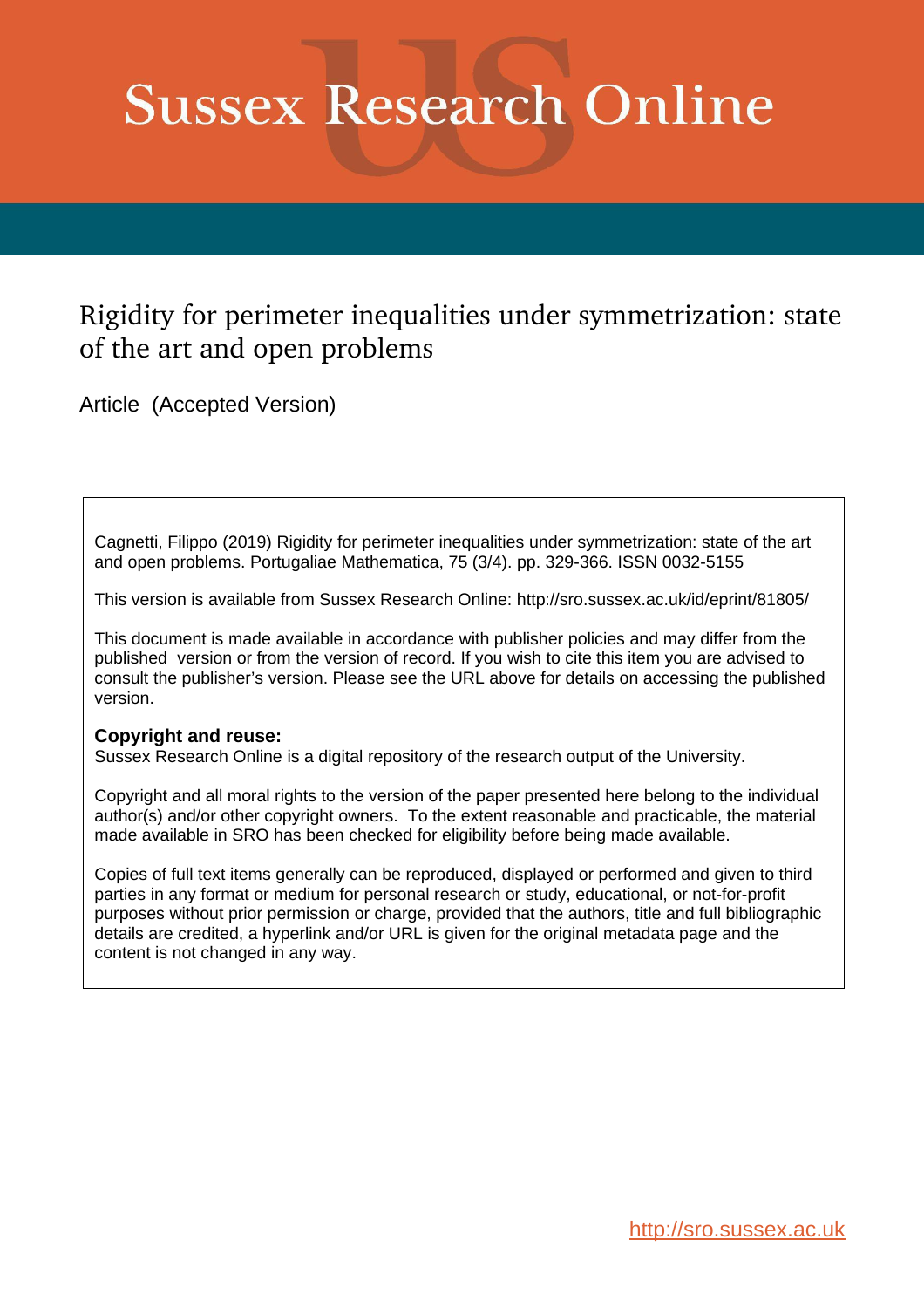### RIGIDITY FOR PERIMETER INEQUALITIES UNDER SYMMETRIZATION: STATE OF THE ART AND OPEN PROBLEMS

#### F. CAGNETTI

Abstract. We review some classical results in symmetrization theory, some recent progress in understanding rigidity, and indicate some open problems.

#### 1. INTRODUCTION

The aim of this paper is to give an accessible review to recent results on rigidity for perimeter inequalities in symmetrization theory. We start with a brief premise. The first goal of symmetrization theory is establishing the monotonicity of the total energy of a physical system under some geometric procedure, which replaces a generic state of the system with a symmetric one. In this way one shows the existence of global energy minimizers enjoying some natural symmetry properties, and that can therefore be (more or less) explicitly characterized. The rigidity problem amounts to understanding whether this symmetrization procedure is *strictly monotone* when applied to initial states that are not symmetric. Another important problem is the study of *stability*, which consists in quantitatively controlling the degree of asymmetry of such initial states in terms of the energy they lose after symmetrization. In this paper we will only focus on the study of rigidity problems. We start by mentioning an important example, related to the isoperimetric inequality (see (1.2) below). The celebrated proof of this inequality given by Ennio De Giorgi (see [19], and [20] for an English translation) relies on the solution of a rigidity problem for Steiner's inequality (see (SI) below). More precisely, a crucial step in De Giorgi's proof consists in showing that convex extremals of Steiner's inequality are symmetric.

In this paper we discuss the most recent results on rigidity for Steiner's inequality and for its Gaussian analogue, Ehrhard's inequality (see (EI) below), and we conclude by stating some open problems. Let us also mention that the study of rigidity for Steiner's inequality in the anisotropic setting, and for the perimeter inequality under spherical symmetrization, are addressed in the forthcoming papers [12] and [30], respectively.

The reader will note that we will devote most of our attention to the study of rigidity for Steiner's inequality. This is because the characterization for the rigidity of Ehrhard's inequality can be stated in a very simple way (see Theorem 4.3), despite the very delicate proof (for which we direct the reader to [11, Theorem 1.3]). In addition, the study of rigidity for Steiner's inequality is rich enough to highlight various key ideas.

1.1. Steiner's symmetrization. For  $n \in \mathbb{N}$  and  $1 \leq k \leq n$ , we will denote by  $\mathcal{H}^k$  the k-dimensional Hausdorff measure. Then, the perimeter of a measurable set  $E \subset \mathbb{R}^n$  can be defined as

$$
P(E) := \mathcal{H}^{n-1}(\partial^e E) \in [0, \infty].
$$

We recall that the *essential boundary*  $\partial^e E$  of E is defined as

$$
\partial^{\mathbf{e}} E = \mathbb{R}^n \setminus \left( E^{(0)} \cup E^{(1)} \right),\tag{1.1}
$$

where, given  $t \in [0, 1]$ ,  $E^{(t)}$  denotes the set of points of (*n*-dimensional) density t of E,

$$
E^{(t)} = \left\{ x \in \mathbb{R}^n : \lim_{r \to 0^+} \frac{\mathcal{H}^n(E \cap B(x,r))}{\omega_n r^n} = t \right\},\,
$$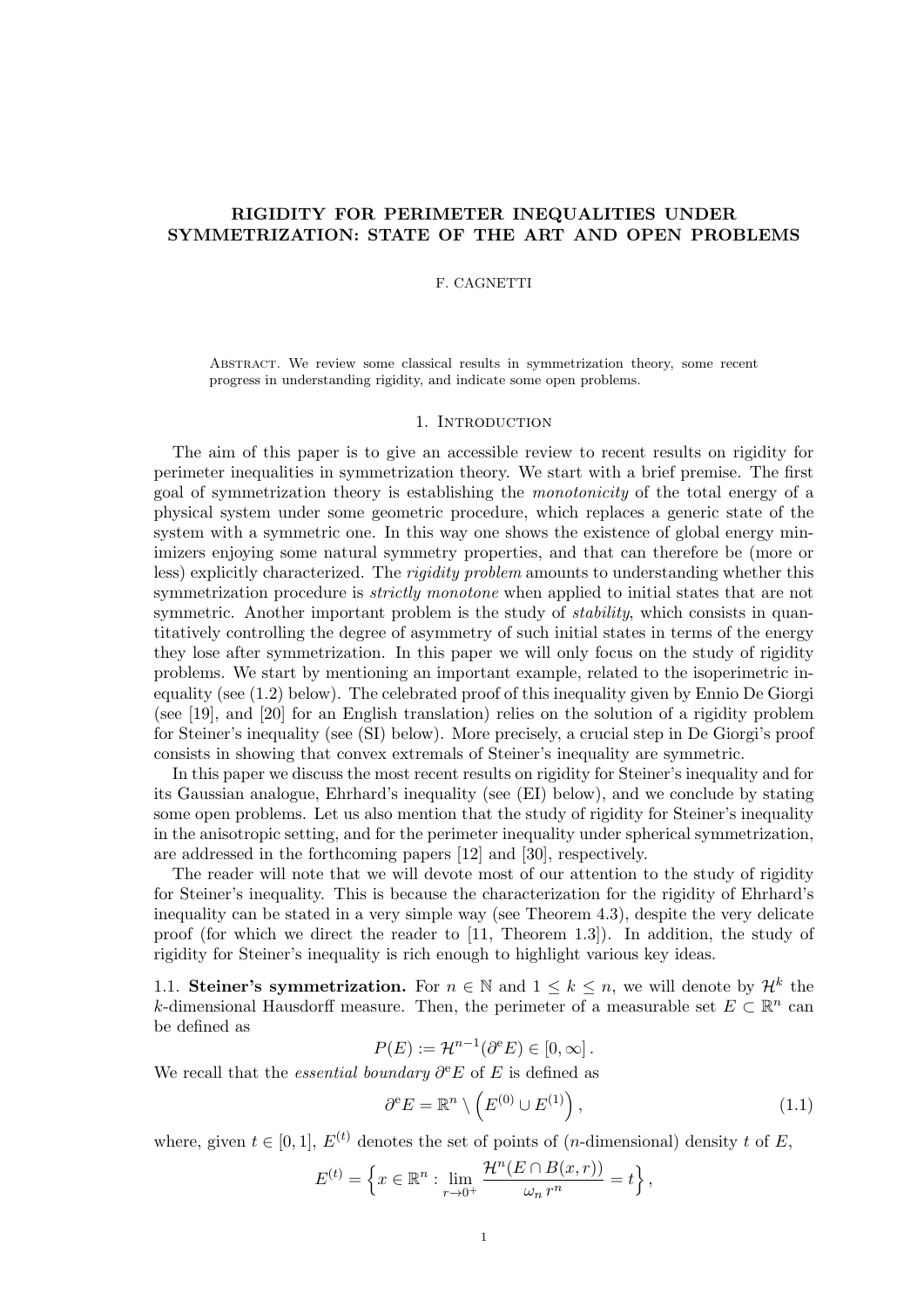and  $\omega_n$  is the volume of the Euclidean unit ball of  $\mathbb{R}^n$  (see Section 2 for more details). When E is an open set with Lipschitz boundary,  $\partial^e E$  coincides with the topological boundary  $\partial E$ , and thus  $P(E)$  extends to a general setting the notion of "surface measure" of the boundary. The Euclidean isoperimetric inequality can then be written as

$$
P(E) \ge P(B_r) \quad \text{ for every measurable set } E \subset \mathbb{R}^n,
$$
 (1.2)

where  $r > 0$  is such that  $\mathcal{H}^n(B_r) = \mathcal{H}^n(E)$ . In addition, equality in (1.2) holds if and only if E is  $(\mathcal{H}^n$ -equivalent to a) ball. As already mentioned, a fundamental tool used in De Giorgi's proof of  $(1.2)$  is the Steiner symmetrization for sets, which is defined as follows. For every point  $x \in \mathbb{R}^n$  we write  $x = (x', y)$ , with  $x' = (x_1, \ldots, x_{n-1}) \in \mathbb{R}^{n-1}$  and  $y \in \mathbb{R}$ . For any  $E \subset \mathbb{R}^n$ , we define the "vertical section" of E at  $x' \in \mathbb{R}^{n-1}$  as

$$
E_{x'} := \{ y \in \mathbb{R} : (x', y) \in E \}.
$$
 (1.3)

Then, the *Steiner symmetral* of E with respect to the hyperplane  $\{y = 0\}$  is the set  $E^s \subset \mathbb{R}^n$  given by

$$
E^{s} := \left\{ (x', y) \in \mathbb{R}^{n} : |y| < \frac{\mathcal{H}^{1}(E_{x'})}{2} \right\}.
$$

Thus,  $E^s$  is the only set which is symmetric by reflection with respect to  $\{y = 0\}$  and such that, for every  $x' \in \mathbb{R}^{n-1}$ , the vertical section  $E_{x'}^s$  is a segment such that  $\mathcal{H}^1(E_{x'}^s)$  =  $\mathcal{H}^1(E_{x'}),$  see Figure 1.1.



FIGURE 1.1. Steiner symmetrization with respect to  $\{y=0\}$ .

By Fubini Theorem, one can see that Steiner symmetrization preserves the volume, i.e.  $\mathcal{H}^n(E^s) = \mathcal{H}^n(E)$  for every measurable set E. More in general, several quantities are not increased under Steiner symmetrization as, for instance:

- the diameter (see [29, Formula  $(3.9)$ ]);
- the perimeter:  $P(E^s) \leq P(E)$ , see (SI) below;
- the anisotropic perimeter, when the Wulff shape is symmetric with respect to  ${y = 0}$  (see for instance, [30]).

Each of the above inequalities leads to a rigidity problem, which amounts to answer the following question: If E is an extremal of the considered inequality, is it true that  $E = E<sup>s</sup>$ (up to vertical translations)? We will consider here the important case study of the perimeter functional.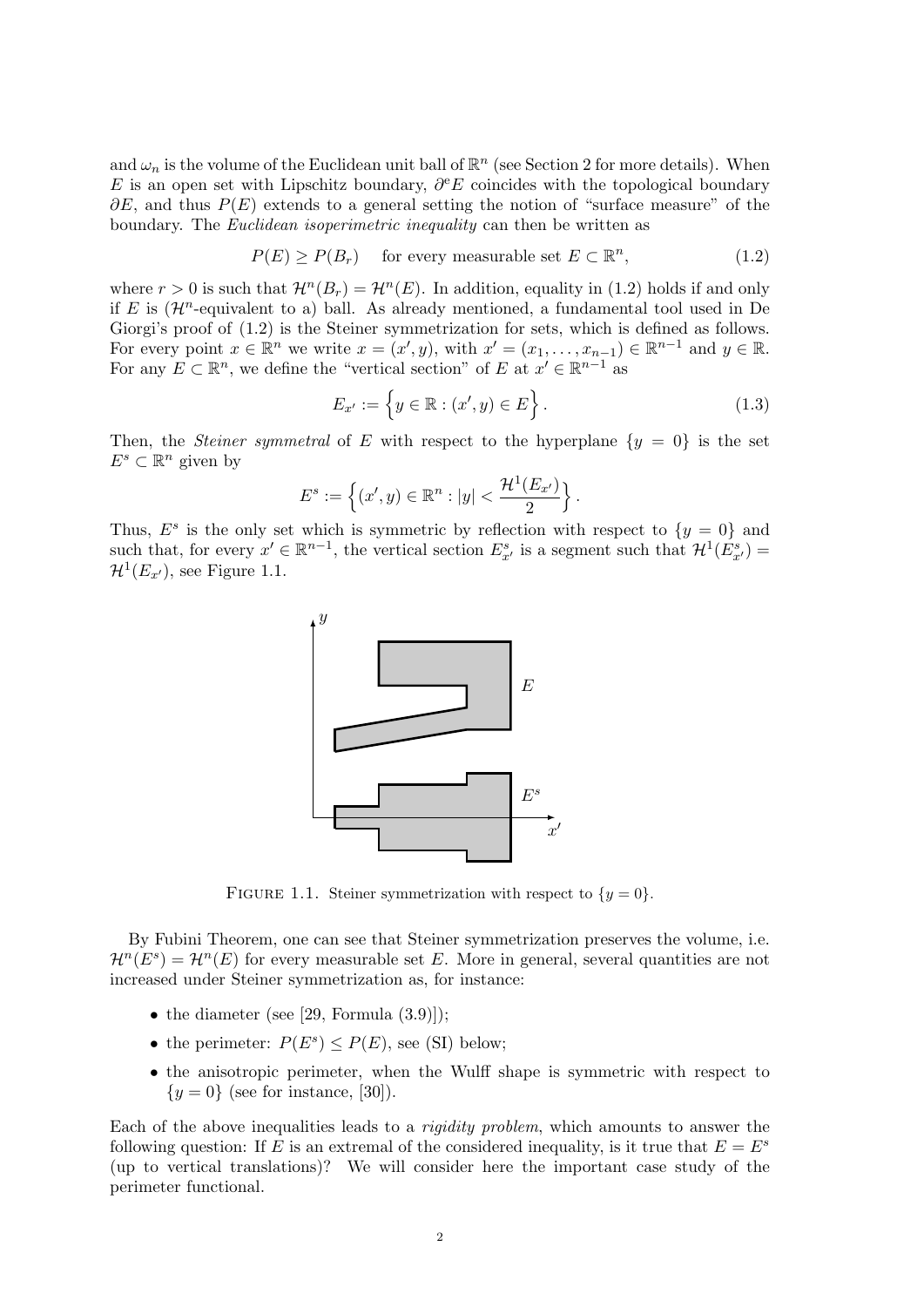1.2. Steiner's inequality. Given a measurable function  $v : \mathbb{R}^{n-1} \to [0, \infty]$ , we will say that a set  $E \subset \mathbb{R}^n$  is v-distributed if

$$
v(x') = \mathcal{H}^1(E_{x'})
$$
, for  $\mathcal{H}^{n-1}$ -a.e.  $x' \in \mathbb{R}^{n-1}$ . (1.4)

Observe now that the Steiner symmetral of a  $v$ -distributed set only depends on the function  $v$ . In order to emphasize this fact, in the following we modify our notation, by setting:

$$
F_v := \left\{ (x', y) \in \mathbb{R}^n : |y| < \frac{v(x')}{2} \right\}.
$$

In this way, we have  $E^s = F_v$  for every v-distributed set E. Steiner's inequality then states that the perimeter does not increase under Steiner symmetrisation [29, Theorem 14.4]:

 $P(E) \ge P(F_v)$ , for every  $E \subset \mathbb{R}^n$  v-distributed. (SI)

In order to properly formulate the rigidity problem for (SI) we first need to address the regularity properties of the function v defined in  $(1.4)$ , when E is a set of finite perimeter. These are made precise by the following lemma, see [15, Lemma 3.1].

**Lemma 1.1** (Chlebík, Cianchi, and Fusco). Let  $E$  be a v-distributed set of finite perimeter in  $\mathbb{R}^n$ , for some measurable function  $v : \mathbb{R}^{n-1} \to [0,\infty]$ . Then, one and only one of the following two possibilities is satisfied:

- (a)  $v(x') = \infty$  for  $\mathcal{H}^{n-1}$ -a.e.  $x' \in \mathbb{R}^{n-1}$  and  $E^s$  is  $\mathcal{H}^n$ -equivalent to  $\mathbb{R}^n$ ;
- (b)  $v(x') < \infty$  for  $\mathcal{H}^{n-1}$ -a.e.  $x' \in \mathbb{R}^{n-1}$  and  $\mathcal{H}^{n}(E) < \infty$ .

**Remark 1.2.** Case (a) is satisfied, for instance, when  $E$  is the complement of a bounded set with smooth boundary.

Note now that Steiner's inequality (SI) in particular implies that, if  $E$  is a v-distributed set of finite perimeter, then  $F_v$  is also a set of finite perimeter. Combining this fact together with Lemma 1.1, it follows that it is not restrictive to assume that both the volume and the perimeter of  $F_v$  are finite. Next lemma explains when this happens, in terms of the function v (see [10, Proposition 3.2]).

**Lemma 1.3.** Let  $v : \mathbb{R}^{n-1} \to [0, \infty]$  be measurable. Then, we have  $\mathcal{H}^n(F_v) < \infty$  and  $P(F_v) < \infty$  if and only if

$$
v \in BV(\mathbb{R}^{n-1}) \quad \text{and} \quad \mathcal{H}^{n-1}(\{v > 0\}) < \infty,\tag{1.5}
$$

where  $BV(\mathbb{R}^{n-1})$  denotes the space of functions of bounded variation in  $\mathbb{R}^{n-1}$ , see Section 2.

Given  $v$  as in (1.5), we denote the class of those sets whose perimeter is *preserved* under Steiner symmetrization by

$$
\mathcal{M}(v) := \{ E \subset \mathbb{R}^n : P(E) = P(F_v) \}.
$$

In this context, we say that rigidity is satisfied if the only elements of  $\mathcal{M}(v)$  are the trivial equality cases of (SI), that is, if  $\mathcal{M}(v) = \{te_n + F_v, t \in \mathbb{R}\}\$  (here we denote by  $e_1, \ldots, e_n$  the canonical basis in  $\mathbb{R}^n$ ). More precisely, since we do not distinguish between  $\mathcal{H}^n$ -equivalent sets, we will say that rigidity holds true for Steiner's inequality if

$$
\mathcal{M}(v) = \left\{ E \in \mathbb{R}^n : \mathcal{H}^n(E\Delta(t e_n + F_v)) = 0 \text{ for some } t \in \mathbb{R} \right\},\tag{SR}
$$

where  $\Delta$  denotes the symmetric difference of sets. By the translational invariance of the perimeter, the inclusion  $\supset$  in (SR) is always satisfied, but the opposite inclusion may fail. In [19], De Giorgi showed that (SR) holds true when  $F_v$  is convex, and used this fact to prove the isoperimetric inequality. When  $F_v$  is not convex, one can find simple examples in which (SR) fails. In Figure 1.2, for instance, rigidity fails because the (projection of the) set  $F_v$  is disconnected. In Figure 1.3 instead, the fact that  $\partial^e F_v$  contains "flat vertical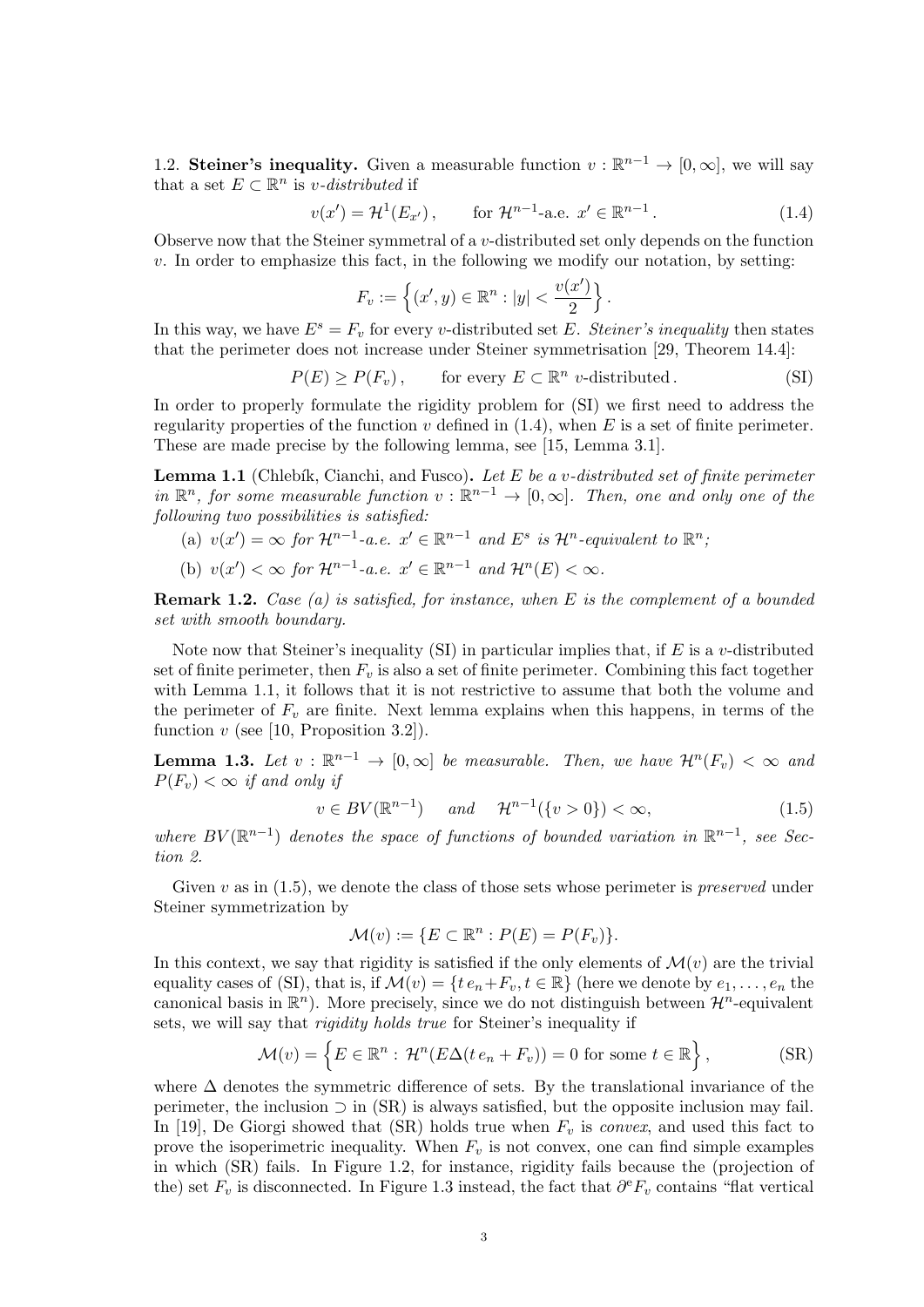parts" allows to violate (SR). When trying to study (SR) in full generality the situation can become very complicated, and will discuss this in detail in Section 3.





FIGURE 1.2.  $F_v$  is not connected: (SR) fails.

Figure 1.3. A connected set  $F_v$  for which (SR) fails.

1.3. Gaussian perimeter and the Gaussian isoperimetric problem. Another important rigidity problem arises when considering the Gaussian analogous of Steiner symmetrization. In order to describe the problem we first need some notation. We denote the Gaussian volume of a Lebesgue measurable set  $E \subset \mathbb{R}^n$  by

$$
\gamma_n(E) := \frac{1}{(2\pi)^{n/2}} \int_E e^{-|x|^2/2} dx.
$$

Moreover, whenever  $1 \leq k \leq n$ , the k-dimensional Gaussian-Hausdorff measure of a Borel set  $S \subset \mathbb{R}^n$  is given by

$$
\mathcal{H}^k_\gamma(S) := \frac{1}{(2\pi)^{k/2}} \int_S e^{-|x|^2/2} \, d\mathcal{H}^k(x) \, .
$$

The Gaussian perimeter of a measurable set  $E$  is then defined as

$$
P_{\gamma}(E) := \mathcal{H}_{\gamma}^{n-1}(\partial^{\mathbf{e}} E) = \frac{1}{(2\pi)^{(n-1)/2}} \int_{\partial^{\mathbf{e}} E} e^{-|x|^2/2} d\mathcal{H}^{n-1}(x) , \qquad (1.6)
$$

where  $\partial^e E$  is given by (1.1). In the Gaussian setting an important role is played by half-spaces. If we define the function  $\Phi : \mathbb{R} \cup {\{\pm \infty\}} \to [0, 1]$  as

$$
\Phi(t) := \frac{1}{\sqrt{2\pi}} \int_{t}^{\infty} e^{-s^2/2} ds, \qquad t \in \mathbb{R} \cup \{\pm \infty\},\tag{1.7}
$$

then  $\Phi(t)$  is the Gaussian volume of a half-space whose "signed distance" from the origin is t, that is,  $\Phi(t) = \gamma_n({x_1 > t})$  for every  $t \in \mathbb{R}$ . Let us now set  $\Psi := \Phi^{-1}$  so that, for any  $\lambda \in (0,1)$ ,  $e^{-\Psi(\lambda)^2/2}$  gives the Gaussian perimeter of a half-space with Gaussian volume  $\lambda$ . The Gaussian isoperimetric inequality states that half-spaces are the sets that minimize the Gaussian perimeter at fixed Gaussian volume, that is,

$$
P_{\gamma}(E) \ge e^{-\Psi(\gamma_n(E))^2/2} \qquad \text{for every measurable set } E \subset \mathbb{R}^n. \tag{1.8}
$$

Equality in  $(1.8)$  holds true if and only if (up to rotations keeping the origin fixed) E is a half-space. Inequality (1.8) was proved by many authors with different techniques [8, 31, 3, 7, 28, 6, 22, 23, 24], while the first characterization of equality cases is due to Carlen and Kerce [14]. After that, a characterization of equality cases, together with a stability result with sharp exponent, has been obtained by Cianchi, Fusco, Maggi and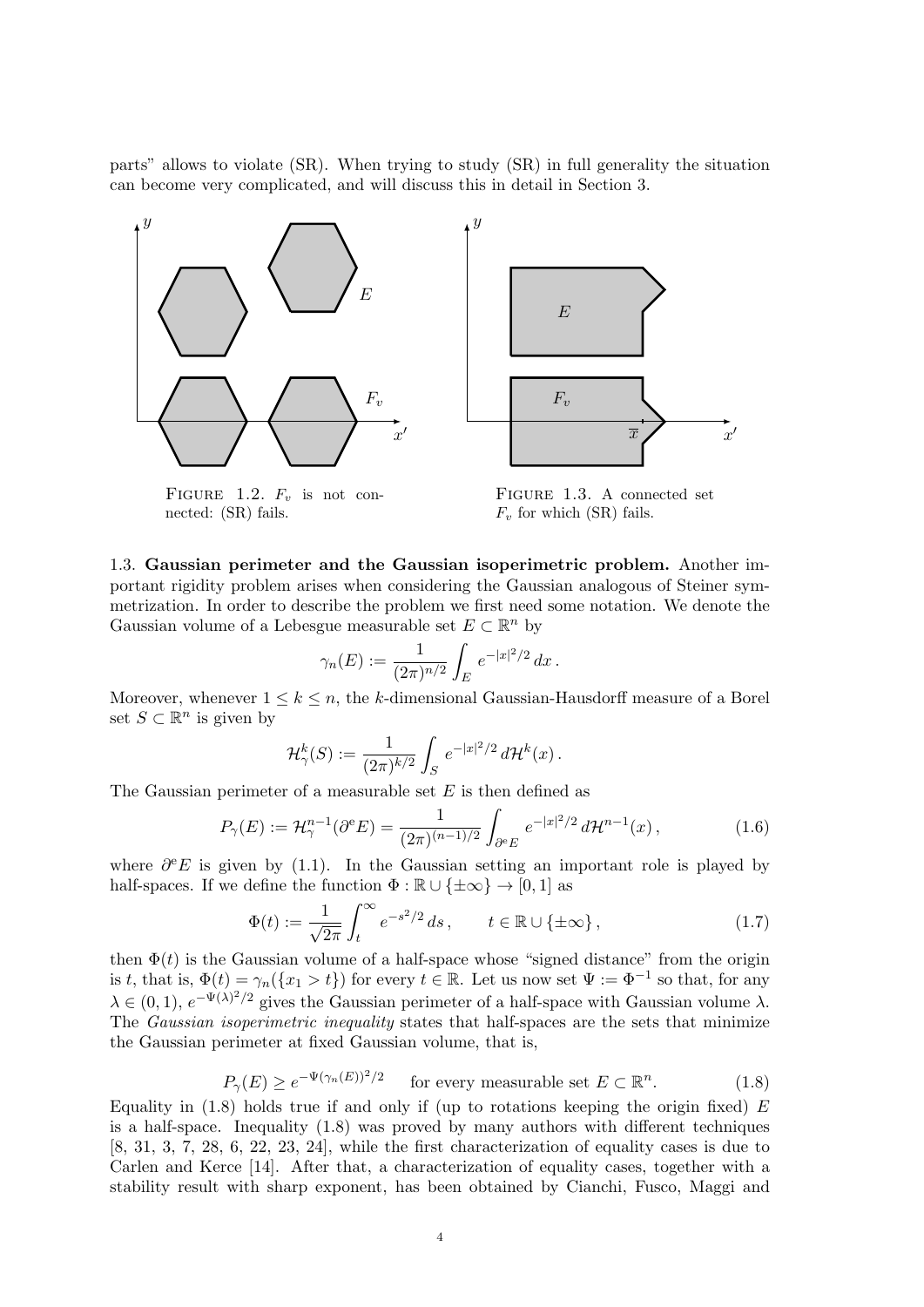Pratelli [18], where the authors use a symmetrization technique introduced by Ehrhard [22]. Let us mention that the difficult problem of proving a sharp stability inequality, with a constant which is independent of the dimension, has recently been solved by Barchiesi, Brancolini and Julin [4].

1.4. Ehrhard's symmetrization. While studying the Gaussian isoperimetric inequality [22, 23, 24], Ehrhard introduced a symmetrization procedure that is the natural analogous of Steiner's symmetrization in the Gaussian setting. Given a Lebesgue measurable function  $w: \mathbb{R}^{n-1} \to [0,1],$  we say that E is w-distributed in the Gaussian space if  $\mathcal{H}^1_\gamma(E_{x'}) = w(x')$ for  $\mathcal{H}^{n-1}$ -a.e.  $x' \in \mathbb{R}^{n-1}$ , where  $E_{x'}$  is defined by (1.3). Moreover, we denote by

$$
F_{\gamma,w} := \left\{ (x',y) \in \mathbb{R}^n : y > \Psi(w(x')) \right\}
$$
 (1.9)

the set that is w-distributed in the Gaussian space and whose vertical sections are positive half-lines in the y-direction. If E is a w-distributed set, then the Ehrhard symmetral  $E^s_\gamma$ of  $E$  is defined as

 $E^s_\gamma := F_{\gamma,w}$ ,

see Figure 1.4.



FIGURE 1.4. Ehrhard's symmetrization in the case of a rectangle.

Thanks to Fubini's theorem, one can see that  $\gamma_n(E) = \gamma_n(F_{\gamma,w})$ , that is, Gaussian volume is preserved under Ehrhard's symmetrization. Ehrhard's inequality states that Gaussian perimeter does not increase under Ehrhard's symmetrization: if  $P_{\gamma}(F_{\gamma,w}) < \infty$ , then

 $P_{\gamma}(E) \ge P_{\gamma}(F_{\gamma,w}),$  for every  $E \subset \mathbb{R}^n$  w-distributed in the Gauss space. (EI) A proof of (EI) can be found in [18, Section 4.1]. We now turn to the rigidity problem related to the Ehrhard inequality. For every Lebesgue measurable function  $w : \mathbb{R}^{n-1} \to$ [0, 1] with  $P_{\gamma}(F_{\gamma,w}) < \infty$  we set

 $\mathcal{M}_{\gamma}(w) := \{ E \subset \mathbb{R}^n : E \text{ is } w\text{-distributed in the Gauss space and } P_{\gamma}(E) = P_{\gamma}(F_{\gamma,w}) \}.$ 

Denoting by  $q : \mathbb{R}^n \to \mathbb{R}^n$  the reflection with respect to  $\{y = 0\}$ , that is

$$
q(x) = (x', -y),
$$
  $x = (x', y) \in \mathbb{R}^n$ ,

we will say that rigidity holds true for Ehrhard's inequality when

$$
E \in \mathcal{M}_{\gamma}(w) \quad \Longleftrightarrow \quad \text{ either } \mathcal{H}^n(E \Delta F_{\gamma,w}) = 0 \text{ or } \mathcal{H}^n(E \Delta q(F_{\gamma,w})) = 0. \tag{ER}
$$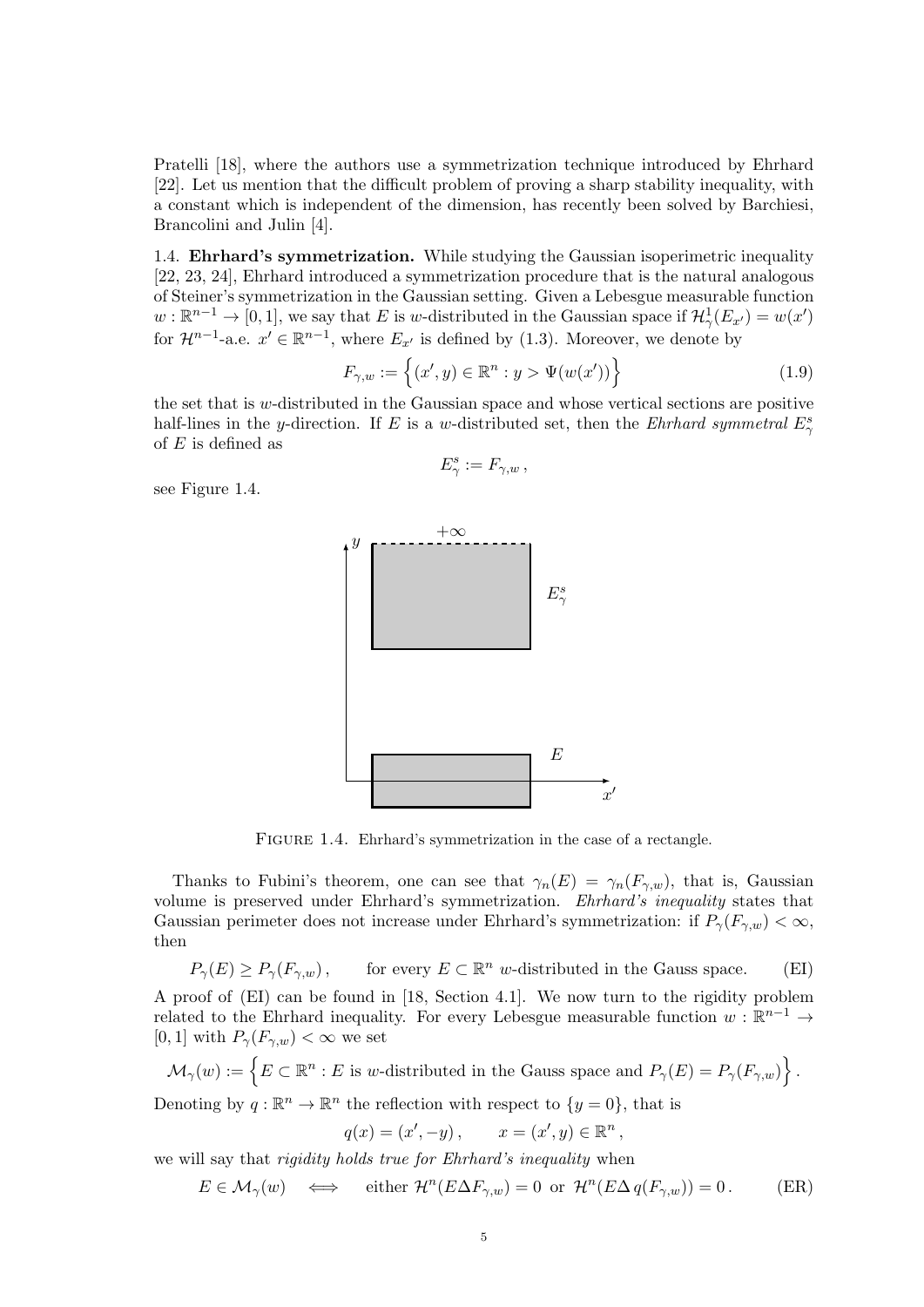

FIGURE 1.5. Rigidity fails: this is due to the fact that  $w(O) = 0$ .



FIGURE 1.6. Rigidity fails: this is due to the fact that  $w(O) = 1$ .

Simple examples show that  $(ER)$  may fail if we allow w to take the values 0 or 1, see Figure 1.5 and Figure 1.6. However, Figure 1.7 seems to suggest that the situation is a bit more complicated, since one needs to take into account for possible "discontinuities" of  $w$ . We will give in Section 4 the complete characterization of  $(ER)$  proved in [11], based on the notion of essential connectedness.

1.5. Plan of the paper. In Section 2 we introduce some notions from geometric measure theory, and give the definition of essential connectedness. The study of the rigidity for Ehrhard's and Steiner's inequality are the subject of Section 4 and Section 3, respectively. Finally, in Section 5 we discuss some open problems.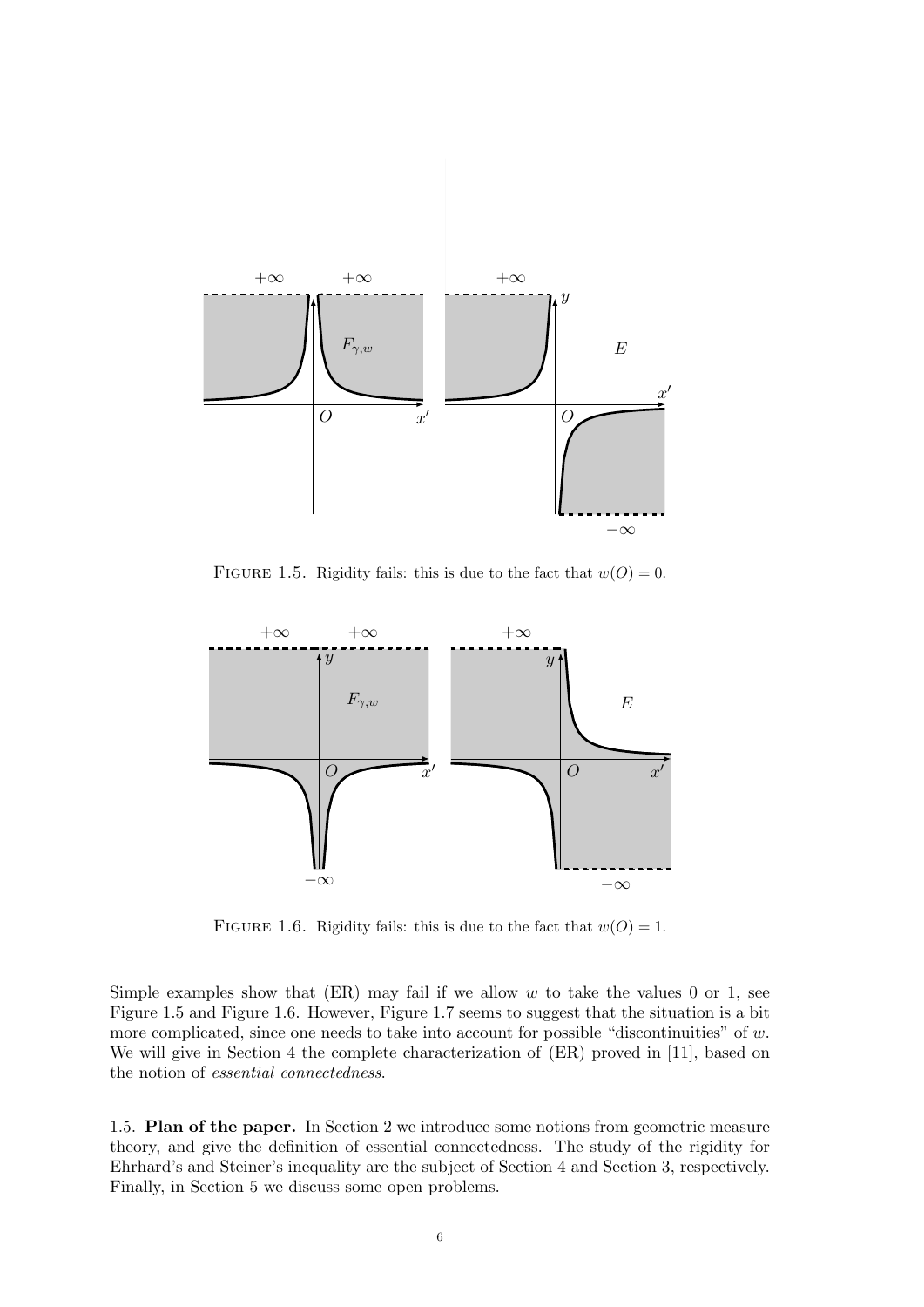

FIGURE 1.7. Rigidity fails: this is due to the fact that  $w^{\vee}(O) = 1$ .

#### 2. Notions from Geometric Measure Theory and Essential Connectedness

In this section we introduce some tools from Geometric Measure Theory. The interested reader can find more details in the monographs [25, 2, 29] and in the papers [10, 11].

2.1. General notation in  $\mathbb{R}^n$ . We denote by  $B(x,r)$  and  $\overline{B}(x,r)$  the open and closed Euclidean balls of radius  $r > 0$  and center  $x \in \mathbb{R}^n$ . For  $x \in \mathbb{R}^n$  and  $\nu \in \mathbb{S}^{n-1}$ , we will denote by  $H_{x,\nu}^+$  and  $H_{x,\nu}^-$  the closed half-spaces whose boundaries are orthogonal to  $\nu$ :

$$
H_{x,\nu}^{+} := \left\{ y \in \mathbb{R}^{n} : (y - x) \cdot \nu \ge 0 \right\},
$$
  
\n
$$
H_{x,\nu}^{-} := \left\{ y \in \mathbb{R}^{n} : (y - x) \cdot \nu \le 0 \right\}.
$$
\n(2.1)

If  ${E_h}_{h\in\mathbb{N}}$  is a sequence of Lebesgue measurable sets in  $\mathbb{R}^n$  and  $E\subset\mathbb{R}^n$  is also measurable, we say that  ${E_h}_{h \in \mathbb{N}}$  locally converges to E, and write

$$
E_h \stackrel{\text{loc}}{\to} E, \quad \text{as } h \to \infty,
$$

provided  $\mathcal{H}^n((E_h\Delta E)\cap K)\to 0$  as  $h\to\infty$  for every compact set  $K\subset\mathbb{R}^n$ . Accordingly, we say that  ${E_h}_{h \in \mathbb{N}}$  converges to E as  $h \to \infty$ , and write  $E_h \to E$ , if  $\mathcal{H}^n(E_h \Delta E) \to 0$  as  $h \to \infty$ . In the following, we will denote by  $\chi_E$  the characteristic function of a measurable set  $E \subset \mathbb{R}^n$ .

2.2. Density points. Let  $E \subset \mathbb{R}^n$  be a Lebesgue set and let  $x \in \mathbb{R}^n$ . We define the upper and lower *n*-dimensional densities of  $E$  at  $x$  as

$$
\theta^*(E, x) := \limsup_{r \to 0^+} \frac{\mathcal{H}^n(E \cap \overline{B}(x, r))}{\omega_n r^n}, \qquad \theta_*(E, x) := \liminf_{r \to 0^+} \frac{\mathcal{H}^n(E \cap \overline{B}(x, r))}{\omega_n r^n},
$$

respectively. Note that  $\theta^*(E, \cdot)$  and  $\theta_*(E, \cdot)$  are Borel functions on  $\mathbb{R}^n$  that agree a.e. on  $\mathbb{R}^n$ . Thus, the *n*-dimensional density of E at x

$$
\theta(E,x) := \lim_{r \to 0^+} \frac{\mathcal{H}^n(E \cap \overline{B}(x,r))}{\omega_n r^n} = \lim_{r \to 0^+} \frac{\mathcal{H}^n(E \cap B(x,r))}{\omega_n r^n},
$$

is defined for  $\mathcal{H}^n$ -a.e.  $x \in \mathbb{R}^n$ , and  $\theta(E, \cdot)$  is a Borel function on  $\mathbb{R}^n$ . Setting  $E^{(t)} := \{x \in$  $\mathbb{R}^n : \theta(E, x) = t$  for every  $t \in [0, 1]$ , by the Lebesgue differentiation theorem we have that  $\{E^{(0)}, E^{(1)}\}$  is a partition of  $\mathbb{R}^n$  up to a  $\mathcal{H}^n$ -negligible set. The set  $\partial^e E := \mathbb{R}^n \setminus (E^{(0)} \cup E^{(1)})$ is called the *essential boundary* of  $E$ . Note that, if  $E$  is a measurable set, we only have  $\mathcal{H}^n(\partial^e E) = 0$ , and in general  $\partial^e E$  may not be " $(n-1)$ -dimensional".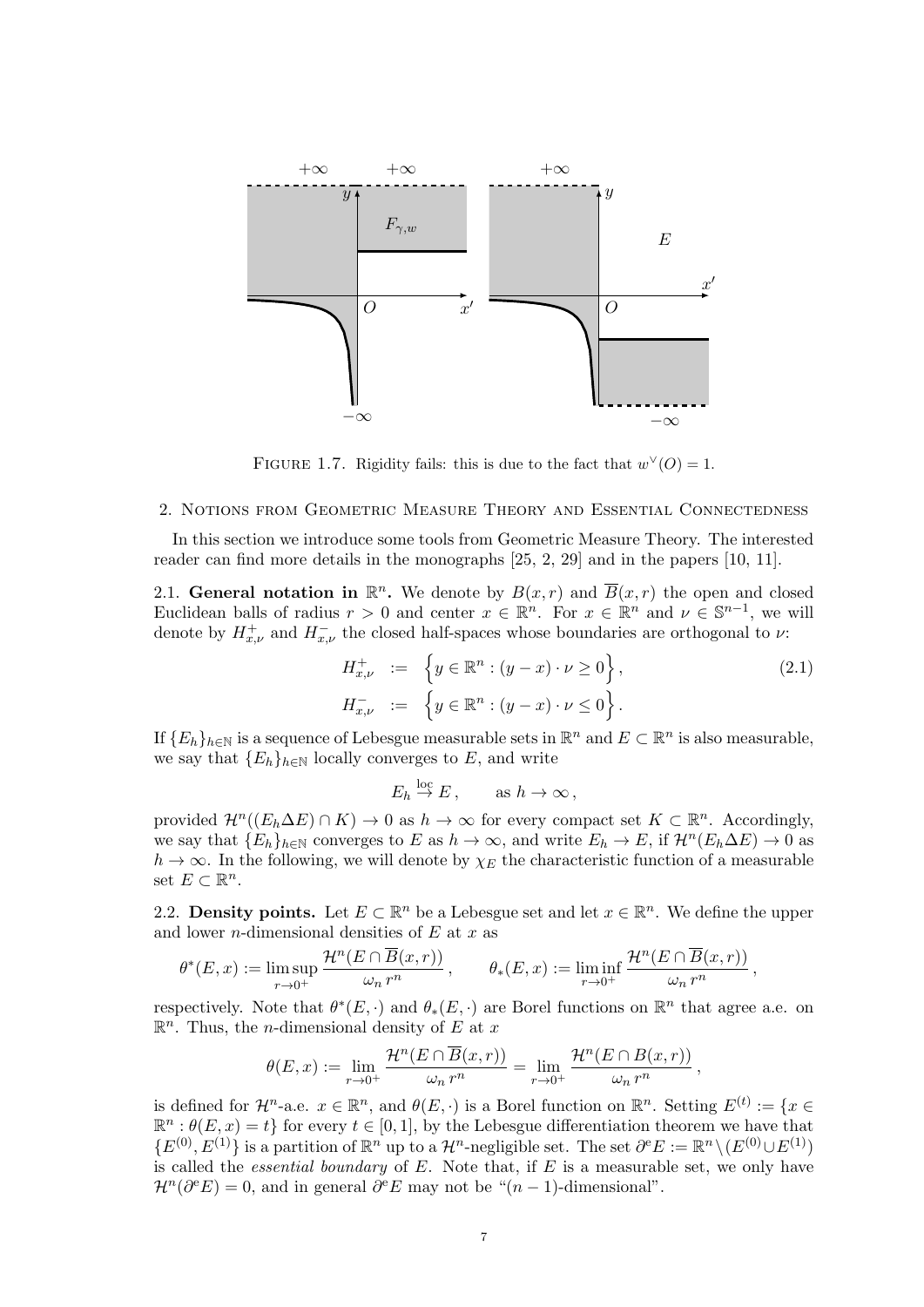Let  $f : \mathbb{R}^n \to \mathbb{R} \cup {\pm \infty}$  be a Lebesgue measurable function. We define the *approximate* upper limit  $f^{\vee}(x)$  and the approximate lower limit  $f^{\wedge}(x)$  of f at  $x \in \mathbb{R}^n$  as

$$
f^{\vee}(x) = \inf \left\{ t \in \mathbb{R} : x \in \{ f > t \}^{(0)} \right\},\tag{2.2}
$$

$$
f^{\wedge}(x) = \sup \left\{ t \in \mathbb{R} : x \in \{ f < t \}^{(0)} \right\}. \tag{2.3}
$$

Note that  $f^{\vee}$  and  $f^{\wedge}$  are Borel functions defined at *every* point of  $\mathbb{R}^n$ , with values in  $\mathbb{R} \cup \{\pm \infty\}$ . Moreover, if  $f_1 = f_2 \mathcal{H}^n$ -a.e. on  $\mathbb{R}^n$ , then  $f_1^{\vee} = f_2^{\vee}$  and  $f_1^{\wedge} = f_2^{\wedge}$  everywhere on  $\mathbb{R}^n$ . Therefore, the *approximate discontinuity* set of  $f$ ,  $S_f = \{f^\wedge < f^\vee\}$ , satisfies  $\mathcal{H}^n(S_f) = 0.$  Note that, even if  $f^{\wedge}$  and  $f^{\vee}$  may take infinite values on  $S_f$ , the difference  $f^{\vee}(x) - f^{\wedge}(x)$  is well defined in  $\mathbb{R} \cup \{\pm \infty\}$  for every  $x \in S_f$ . We then define the *approximate* jump of f as the Borel function  $[f] : \mathbb{R}^n \to [0, \infty]$  given by

$$
[f](x) := \begin{cases} f^{\vee}(x) - f^{\wedge}(x), & \text{if } x \in S_f, \\ 0, & \text{if } x \in \mathbb{R}^n \setminus S_f, \end{cases}
$$

so that  $S_f = \{ [f] > 0 \}$ . Let  $A \subset \mathbb{R}^n$  be a Lebesgue measurable set. We say that  $t \in \mathbb{R} \cup \{\pm \infty\}$  is the approximate limit of f at x with respect to A, and write  $t =$ ap  $\lim(f, A, x)$ , if

$$
\theta\Big(\{|f - t| > \varepsilon\} \cap A; x\Big) = 0, \qquad \forall \varepsilon > 0, \qquad (t \in \mathbb{R}),
$$
\n
$$
\theta\Big(\{f < M\} \cap A; x\Big) = 0, \qquad \forall M > 0, \qquad (t = +\infty),
$$
\n
$$
\theta\Big(\{f > -M\} \cap A; x\Big) = 0, \qquad \forall M > 0, \qquad (t = -\infty).
$$

We say that  $x \in S_f$  is a jump point of f if there exists  $\nu \in \mathbb{S}^{n-1}$  such that

$$
f^{\vee}(x) =
$$
ap lim $(f, H_{x,\nu}^+, x)$ ,  $f^{\wedge}(x) =$ ap lim $(f, H_{x,\nu}^-, x)$ .

If this is the case, we say that  $\nu_f(x) := \nu$  is the approximate jump direction of f at x. If we denote by  $J_f$  the set of approximate jump points of f, we have that  $J_f \subset S_f$  and  $\nu_f: J_f \to \mathbb{S}^{n-1}$  is a Borel function. Finally, we say that f is approximately differentiable at  $x \in S_f^c = \mathbb{R}^n \setminus S_f$  provided  $f^{\wedge}(x) = f^{\vee}(x) \in \mathbb{R}$  and there exists  $\xi \in \mathbb{R}^n$  such that

$$
ap\lim(g_{\xi}, \mathbb{R}^n, x) = 0,
$$

where  $g_{\xi}(y) := (f(y) - \tilde{f}(x) - \xi \cdot (y-x))/|y-x|$  for  $y \in \mathbb{R}^n \setminus \{x\}$ , and  $\tilde{f}(x) := f^{\wedge}(x) = f^{\vee}(x)$ . If this is the case, then  $\xi$  is uniquely determined, we set  $\nabla f(x) := \xi$ , and call  $\nabla f(x)$  the approximate differential of  $f$  at  $x$ .

2.3. Rectifiable sets. Let  $1 \leq k \leq n, k \in \mathbb{N}$ . Here and in the following, when  $A, B \subset \mathbb{R}^n$ are Borel sets, we say that  $A \subset_{\mathcal{H}^k} B$  if  $\mathcal{H}^k(B \setminus A) = 0$  and  $A =_{\mathcal{H}^k} B$  if  $\mathcal{H}^k(A \Delta B) = 0$ . A Borel set  $M \subset \mathbb{R}^n$  is said *countably*  $\mathcal{H}^k$ -rectifiable if there exist Lipschitz functions  $f_h: \mathbb{R}^k \to \mathbb{R}^n$   $(h \in \mathbb{N})$  such that  $M \subset_{\mathcal{H}^k} \bigcup_{h \in \mathbb{N}} f_h(\mathbb{R}^k)$ . We further say that M is locally  $\mathcal{H}^k\text{-}rectifiable$  if  $\mathcal{H}^k(M\cap K)<\infty$  for every compact set  $K\subset\mathbb{R}^n$ , or, equivalently, if  $\mathcal{H}^k\llcorner M$ is a Radon measure on  $\mathbb{R}^n$ . Let M be a locally  $\mathcal{H}^k$ -rectifiable set in  $\mathbb{R}^n$ , let  $x \in \mathbb{R}^n$ , and let L be a k-dimensional subspace of  $\mathbb{R}^n$ . We say that L is the approximate tangent plane of M at x if  $\mathcal{H}^k(\mathcal{M}-x)/r \rightharpoonup \mathcal{H}^k(\mathcal{L})$  as  $r \to 0^+$  weakly-star in the sense of Radon measures. If this is the case, we set  $T_xM := L$ . It turns out that  $T_xM$  exists and is uniquely defined at  $\mathcal{H}^k$ -a.e.  $x \in M$ . Moreover, given two locally  $\mathcal{H}^k$ -rectifiable sets  $M_1$  and  $M_2$  in  $\mathbb{R}^n$ , we have  $T_xM_1 = T_xM_2$  for  $\mathcal{H}^k$ -a.e.  $x \in M_1 \cap M_2$ .

A Lebesgue measurable set  $E \subset \mathbb{R}^n$  is said of *locally finite perimeter* in  $\mathbb{R}^n$  if there exists an  $\mathbb{R}^n$ -valued Radon measure  $\mu_E$ , called the *Gauss–Green measure* of E, such that

$$
\int_E \nabla \varphi(x) dx = \int_{\mathbb{R}^n} \varphi(x) d\mu_E(x), \qquad \forall \varphi \in C_c^1(\mathbb{R}^n).
$$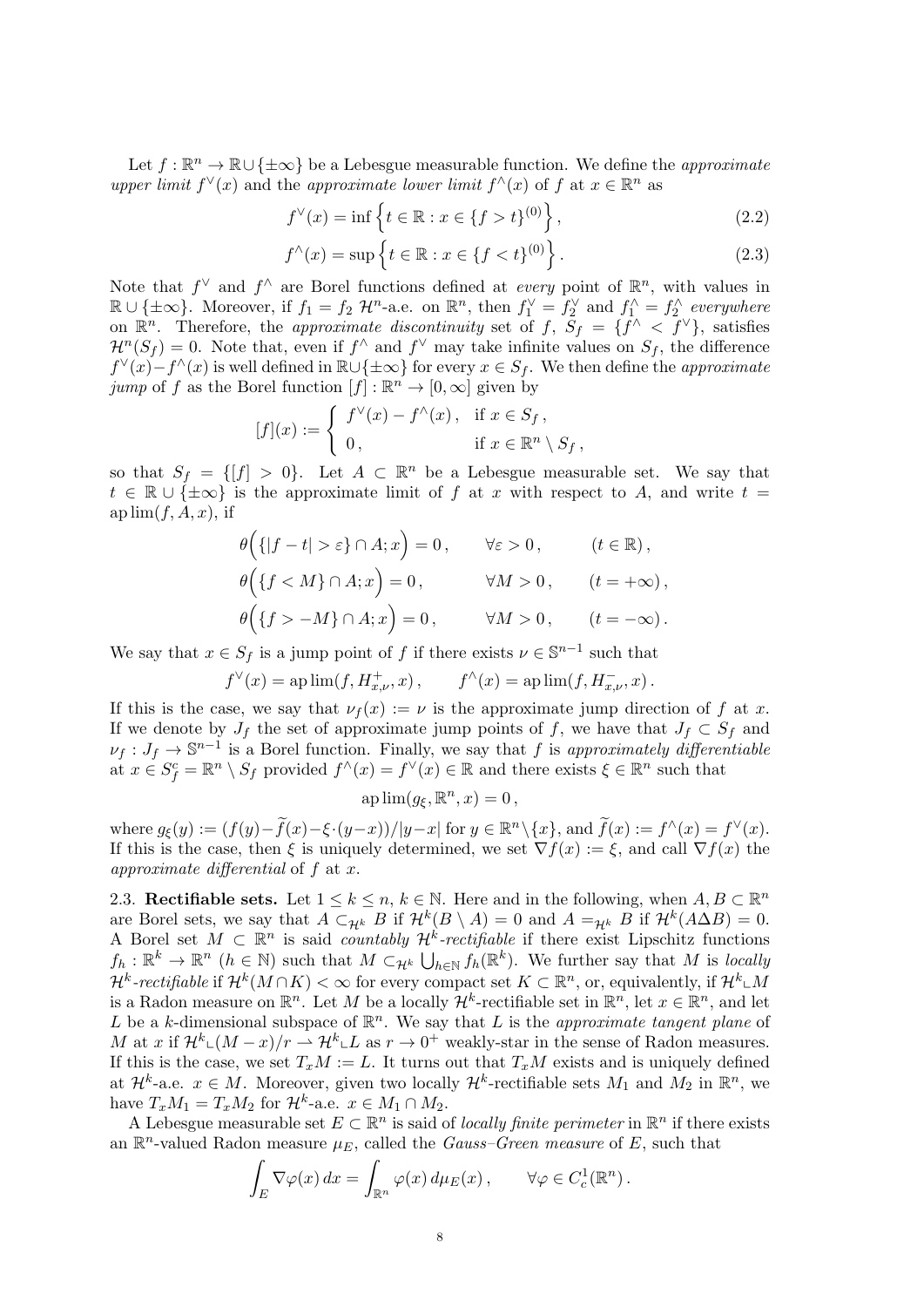The relative perimeter of E in  $A \subset \mathbb{R}^n$  is then defined by setting  $P(E; A) := |\mu_E|(A)$ for any Borel set  $A \subset \mathbb{R}^n$ , while  $P(E) := P(E; \mathbb{R}^n)$  is the perimeter of E. The reduced boundary of E is the set  $\partial^* E$  of those  $x \in \mathbb{R}^n$  such that

$$
\nu^{E}(x) = \lim_{r \to 0^{+}} \frac{\mu_{E}(B(x,r))}{|\mu_{E}|(B(x,r))}
$$
 exists and belongs to  $\mathbb{S}^{n-1}$ .

The Borel function  $\nu^E : \partial^* E \to \mathbb{S}^{n-1}$  is called the *measure-theoretic outer unit normal* to E. When  $x \in \partial^* E$ , we will use the decomposition  $\nu^E(x) = (\nu^E_{x'}(x), \nu^E_{y}(x))$ , with y  $\nu_x^E(x) = (\nu_1^E(x), \dots, \nu_{n-1}^E(x)) \in \mathbb{R}^{n-1}$ , and  $\nu_y^E(x) \in \mathbb{R}$ . One can show that  $\partial^* E$  is a locally  $\mathcal{H}^{n-1}$ -rectifiable set in  $\mathbb{R}^n$  [29, Corollary 16.1], with  $\mu_E = \nu^E \mathcal{H}^{n-1} \cup \partial^* E$ , and

$$
\int_E \nabla \varphi(x) dx = \int_{\partial^* E} \varphi(x) \nu^E(x) d\mathcal{H}^{n-1}(x), \qquad \forall \varphi \in C_c^1(\mathbb{R}^n).
$$

In particular,  $P(E; A) = \mathcal{H}^{n-1}(A \cap \partial^* E)$  for every Borel set  $A \subset \mathbb{R}^n$ . We say that  $x \in \mathbb{R}^n$ is a jump point of E, if there exists  $\nu \in \mathbb{S}^{n-1}$  such that (here se wet  $E_{x,r} := \frac{E-x}{r}$ )

$$
E_{x,r} \stackrel{\text{loc}}{\to} H_{0,\nu}^+, \qquad \text{as } r \to 0^+, \tag{2.4}
$$

and we denote by  $\partial^J E$  the set of jump points of E. Notice that we always have  $\partial^J E \subset$  $E^{(1/2)} \subset \partial^e E$ . In fact, if E is a set of locally finite perimeter and  $x \in \partial^* E$ , then (2.4) holds with  $\nu = -\nu_E(x)$ , so that  $\partial^* E \subset \partial^J E$ . Therefore, if E is a set of locally finite perimeter we have

$$
\partial^* E \subset \partial^J E \subset E^{(1/2)} \subset \partial^e E. \tag{2.5}
$$

Moreover, by Federer's theorem (see [2, Theorem 3.61] and [29, Theorem 16.2])

$$
\mathcal{H}^{n-1}(\partial^{\mathbf{e}} E \setminus \partial^* E) = 0,
$$

so that the essential boundary  $\partial^e E$  of E is locally  $\mathcal{H}^{n-1}$ -rectifiable in  $\mathbb{R}^n$ .

2.4. Functions of bounded variation. Given a Lebesgue measurable function  $f : \mathbb{R}^n \to$ R and an open set  $\Omega \subset \mathbb{R}^n$  we define the *total variation of f in*  $\Omega$  as

$$
|Df|(\Omega) = \sup \left\{ \int_{\Omega} f(x) \operatorname{div} T(x) dx : T \in C_c^1(\Omega; \mathbb{R}^n), |T| \le 1 \right\}.
$$

We say that f belongs to the space of functions of bounded variations,  $f \in BV(\Omega)$ , if  $|Df|(\Omega) < \infty$  and  $f \in L^1(\Omega)$ . Moreover, we say that  $f \in BV_{loc}(\Omega)$  if  $f \in BV(\Omega')$  for every open set  $\Omega'$  compactly contained in  $\Omega$ . Therefore, if  $f \in BV_{loc}(\mathbb{R}^n)$  the distributional derivative Df of f is an  $\mathbb{R}^n$ -valued Radon measure. In particular, E is a set of locally finite perimeter if and only if  $\chi_E \in BV_{loc}(\mathbb{R}^n)$ , and in this case  $\mu_E = -D\chi_E$ . Sets of finite perimeter and functions of bounded variation are related by the fact that, if  $f \in BV_{loc}(\mathbb{R}^n)$ , then, for a.e.  $t \in \mathbb{R}, \{f > t\}$  is a set of finite perimeter, and the *coarea formula*,

$$
\int_{\mathbb{R}} P({f > t}; G) dt = |Df|(G),
$$
\n(2.6)

holds (as an identity in  $[0,\infty]$ ) for every Borel set  $G \subset \mathbb{R}^n$ . If  $f \in BV_{loc}(\mathbb{R}^n)$ , then the Radon–Nykodim decomposition of Df with respect to  $\mathcal{H}^n$  is denoted by  $Df = D^a f +$  $D^s f$ , where  $D^s f$  and  $\mathcal{H}^n$  are mutually singular, and where  $D^a f \ll \mathcal{H}^n$ . The density of  $D^af$  with respect to  $\mathcal{H}^n$  is by convention denoted as  $\nabla f$ , so that  $\nabla f \in L^1(\Omega;\mathbb{R}^n)$  with  $D^a f = \nabla f d\mathcal{H}^n$ . Moreover, for a.e.  $x \in \mathbb{R}^n$ ,  $\nabla f(x)$  is the approximate differential of f at x. If  $f \in BV_{loc}(\mathbb{R}^n)$ , then  $S_f$  is countably  $\mathcal{H}^{n-1}$ -rectifiable, with  $\mathcal{H}^{n-1}(S_f \setminus J_f) = 0$ ,  $[f] \in L^1_{loc}(\mathcal{H}^{n-1} \llcorner J_f)$ , and the  $\mathbb{R}^n$ -valued Radon measure  $D^jf$  defined as

$$
D^jf=[f]\nu_f\,d\mathcal{H}^{n-1}\llcorner J_f\,,
$$

is called the jump part of Df. Since  $D^af$  and  $D^jf$  are mutually singular, by setting  $D^cf =$  $D^s f - D^j f$  we come to the canonical decomposition of Df into the sum  $D^a f + D^j f + D^c f$ .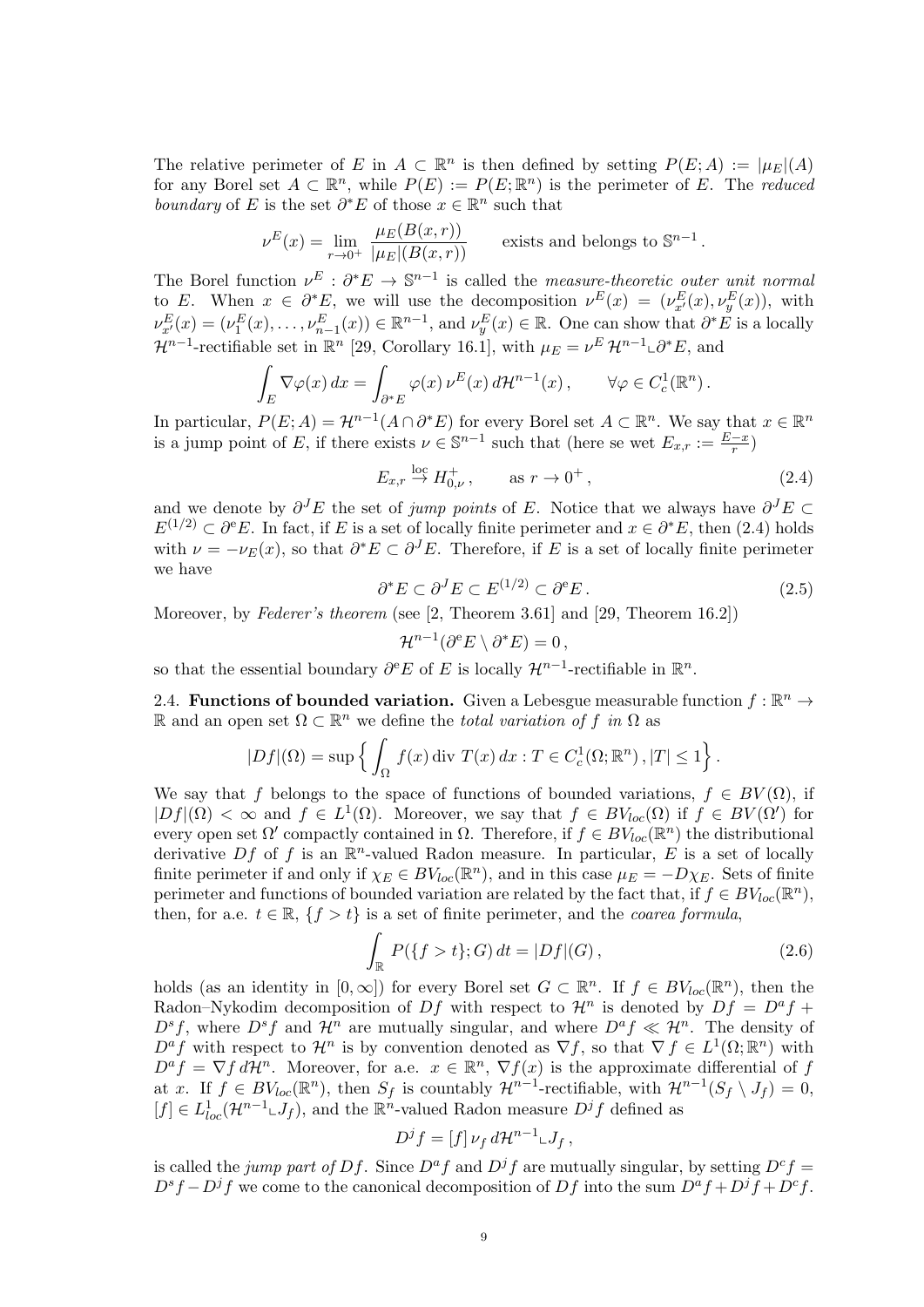The  $\mathbb{R}^n$ -valued Radon measure  $D^c f$  is called the *Cantorian part* of  $Df$ , and it has the property that  $|D^cf|(M) = 0$  for every  $M \subset \mathbb{R}^n$  which is  $\sigma$ -finite with respect to  $\mathcal{H}^{n-1}$ .

2.5. Generalized functions of bounded variation. Given a Lebesgue measurable function  $f : \mathbb{R}^n \to \mathbb{R}$  we say that f is a function of generalized bounded variation on  $\mathbb{R}^n$ ,  $f \in GBV(\mathbb{R}^n)$ , if  $\psi \circ f \in BV_{loc}(\mathbb{R}^n)$  for every  $\psi \in C^1(\mathbb{R})$  with  $\psi' \in C^0_c(\mathbb{R})$ , or, equivalently, if  $\tau_M(f) \in BV_{loc}(\mathbb{R}^n)$  for every  $M > 0$ , where

$$
\tau_M(s) := \max\{-M, \min\{M, s\}\}, \qquad s \in \mathbb{R} \cup \{\pm \infty\}.
$$
 (2.7)

Notice that, if  $f \in GBV(\mathbb{R}^n)$ , then we do not even ask that  $f \in L^1_{loc}(\mathbb{R}^n)$ , so that the distributional derivative  $Df$  of f may even fail to be defined. Nevertheless, the structure theory of BV functions holds for GBV functions too. Indeed, if  $f \in GBV(\mathbb{R}^n)$ , then (see [2, Theorem 4.34]),  $\{f > t\}$  is a set of finite perimeter for a.e.  $t \in \mathbb{R}$ , f is approximately differentiable  $\mathcal{H}^n$ -a.e. on  $\mathbb{R}^n$ ,  $S_f$  is countably  $\mathcal{H}^{n-1}$ -rectifiable and  $\mathcal{H}^{n-1}$ -equivalent to  $J_f$ , and the coarea formula (2.6) takes the form

$$
\int_{\mathbb{R}} P(\{f > t\}; G) dt = \int_{G} |\nabla f| d\mathcal{H}^{n} + \int_{G \cap S_{f}} [f] d\mathcal{H}^{n-1} + |D^{c} f|(G), \tag{2.8}
$$

for every Borel set  $G \subset \mathbb{R}^n$ , where  $|D^c f|$  denotes the Borel measure on  $\mathbb{R}^n$  defined as the least upper bound of the Radon measures  $|D^c(\tau_M(f))|$ , and we have

$$
|D^{c}f|(G) = \lim_{M \to \infty} |D^{c}(\tau_M(f))|(G) = \sup_{M > 0} |D^{c}(\tau_M(f))|(G), \qquad (2.9)
$$

whenever G is a Borel set in  $\mathbb{R}^n$  (see [2, Definition 4.33]).

2.6. A measure-theoretic notion of connectedness. Let  $m \in \mathbb{N}$ . We would like to describe in a rigorous way the situation in which a "full dimensional" set  $G \subset \mathbb{R}^m$  is disconnected by an " $(m-1)$ -dimensional" set  $K \subset \mathbb{R}^m$ . Roughly speaking, when G is an open set and K is a smooth hypersurface in  $\mathbb{R}^m$ , we have that K disconnects G if the following is true: One can find two disjoint non-empty open sets  $G_+$  an  $G_-\$  such that  $G = G_+ \cup G_+$  (up to a set of  $\mathcal{H}^m$ -measure zero) and such that the set  $\partial G_+ \cap \partial G_-\cap G$  lies inside  $K$ , see Figure 2.1 and Figure 2.2.



FIGURE 2.1. The set  $K$  disconnects  $G$ .



Figure 2.2. K does not disconnect G.

In the following, given a Borel set  $G \subset \mathbb{R}^m$ , we will say that  $\{G_+, G_-\}$  is a non-trivial Borel partition of G modulo  $\mathcal{H}^m$  if  $G_+, G_-$  are Borel sets and

$$
\mathcal{H}^m(G_+ \cap G_-) = 0, \qquad \mathcal{H}^m(G \Delta(G_+ \cup G_-)) = 0, \qquad \mathcal{H}^m(G_+) \mathcal{H}^m(G_-) > 0. \tag{2.10}
$$

The previous considerations suggest the following definition [11, Section 1.5]. Given two Borel sets K and G in  $\mathbb{R}^m$ , we say that K essentially disconnects G if there exists a non-trivial *Borel* partition  $\{G_+, G_-\}$  of G modulo  $\mathcal{H}^m$  with

$$
\mathcal{H}^{m-1}\Big(\Big(G^{(1)}\cap\partial^{{\rm e}}G_+\cap\partial^{{\rm e}}G_-\Big)\setminus K\Big)=0\,.
$$
 (2.11)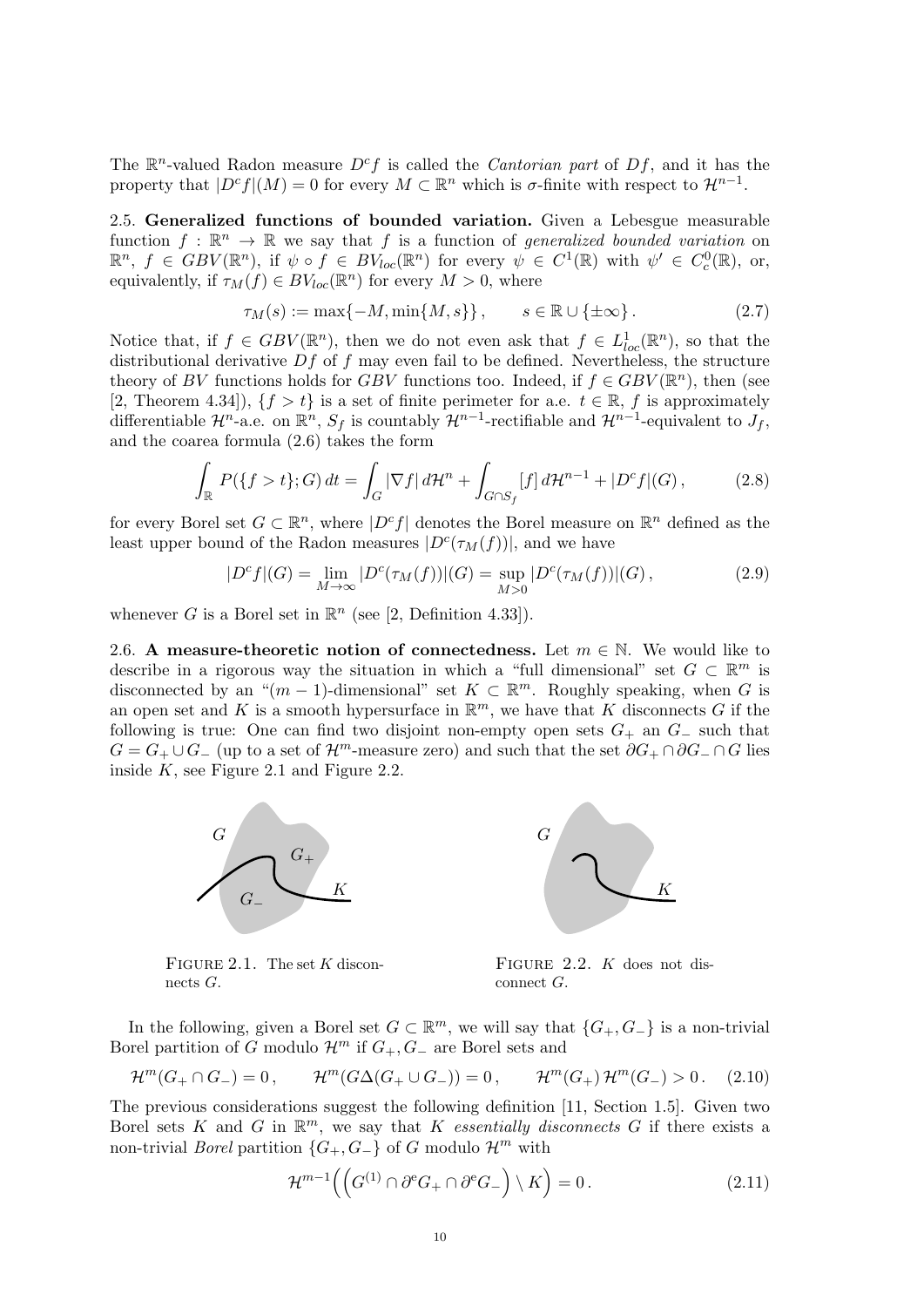Accordingly, we say that K does not essentially disconnect G if for every non-trivial Borel partition  $\{G_+, G_-\}$  of G modulo  $\mathcal{H}^m$  we have

$$
\mathcal{H}^{m-1}\Big(\Big(G^{(1)}\cap\partial^{{\rm e}} G_+\cap\partial^{{\rm e}} G_-\Big)\setminus K\Big)>0\,. \tag{2.12}
$$

Finally, we say that G is essentially connected if  $\emptyset$  does not essentially disconnect G. Note that the above definition is stable under modifications of K by  $\mathcal{H}^{m-1}$ -negligible sets, and of G by  $\mathcal{H}^m$ -negligible sets. We also mention that, when applied to sets of finite perimeter, essential connectedness coincides with the notion of indecomposability [11, Remark 2.3]. We recall that a set of finite perimeter  $G \subset \mathbb{R}^m$  is indecomposable (see [21, Definition 2.11] or  $[1, \text{Section 4}]$ , if for every non-trivial partition of G into sets of finite perimeter  ${G_+, G_-}$  modulo  $\mathcal{H}^m$ , we have that  $P(G) < P(G_+) + P(G_-)$ .

We conclude this section by observing that the notion of essential connectedness allows to express the indecomposability of  $F_v$  in terms of properties of its orthogonal projection  $\{v>0\}$  on  $\mathbb{R}^{n-1}$ , see Theorem 3.17.

#### 3. Characterization of (SR)

This section is devoted to the study of rigidity for Steiner's inequality. In the following,  $\Omega$  will denote the orthogonal projection of  $F_v$  on  $\{y = 0\}$ , that is, we set  $\Omega := \{v > 0\}$ .

3.1. Some auxiliary results. We start by recalling some results that will be useful in the sequel. The following formula is a particular case of the coarea formula, see [2, formula (2.72)].

**Theorem 3.1** (Coarea formula). Let E be a set of finite perimeter in  $\mathbb{R}^n$  and let g be any Borel function from  $\mathbb{R}^n$  to  $[0,\infty]$ . Then

$$
\int_{\partial^* E} g(x) |\nu_y^E(x)| d\mathcal{H}^{n-1}(x) = \int_{\mathbb{R}^{n-1}} dx' \int_{(\partial^* E)_{x'}} g(x',t) d\mathcal{H}^0(t).
$$

We now state an adaptation of a theorem of Vol'pert [32] to the present setting (see [15, Theorem G], and [5, Theorem 2.4] for the case of higher codimensions).

**Theorem 3.2** (Vol'pert). If E is a set of finite perimeter in  $\mathbb{R}^n$ , then for  $\mathcal{H}^{n-1}$ -a.e.  $x' \in \mathbb{R}^{n-1}$ :

- (1)  $E_{x'}$  is a set of finite perimeter in  $\mathbb{R}$ ;
- (2)  $(\partial^* E)_{x'} = \partial^* (E_{x'});$
- (3) for every t such that  $(x',t) \in (\partial^* E)_{x'} \cap \partial^* (E_{x'})$ :
	- (3a)  $\nu_y^E(x',t) \neq 0;$

(3b) 
$$
\nu_y^E(x',t) = \nu^{E_{x'}}(t) |\nu_y^E(x',t)|;
$$

In particular, if E is v-distributed for some measurable function  $v : \mathbb{R}^{n-1} \to [0, \infty]$  satisfying (1.5), there exists a Borel set  $G_E \subset \{v > 0\}$  such that  $\mathcal{H}^{n-1}(\{v > 0\} \setminus \overline{G_E}) = 0$  and properties (1)–(3) are satisfied foe every  $x' \in G_E$ .

Next lemma (see [15, Lemma 3.2]) gives the explicit expression of the absolutely continuous part of Dv.

**Lemma 3.3** (Cianchi, Chlebík, and Fusco). Let  $v : \mathbb{R}^{n-1} \to [0,\infty]$  be a measurable function satisfying (1.5), and let  $E \subset \mathbb{R}^n$  be a v-distributed set. Then,

$$
\nabla v(x') = \int_{(\partial^* E)_{x'}} \frac{\nu_{x'}^E(x',t)}{|\nu_y^E(x',t)|} d\mathcal{H}^0(t), \quad \text{ for } \mathcal{H}^{n-1}\text{-a.e. } x' \in G_E.
$$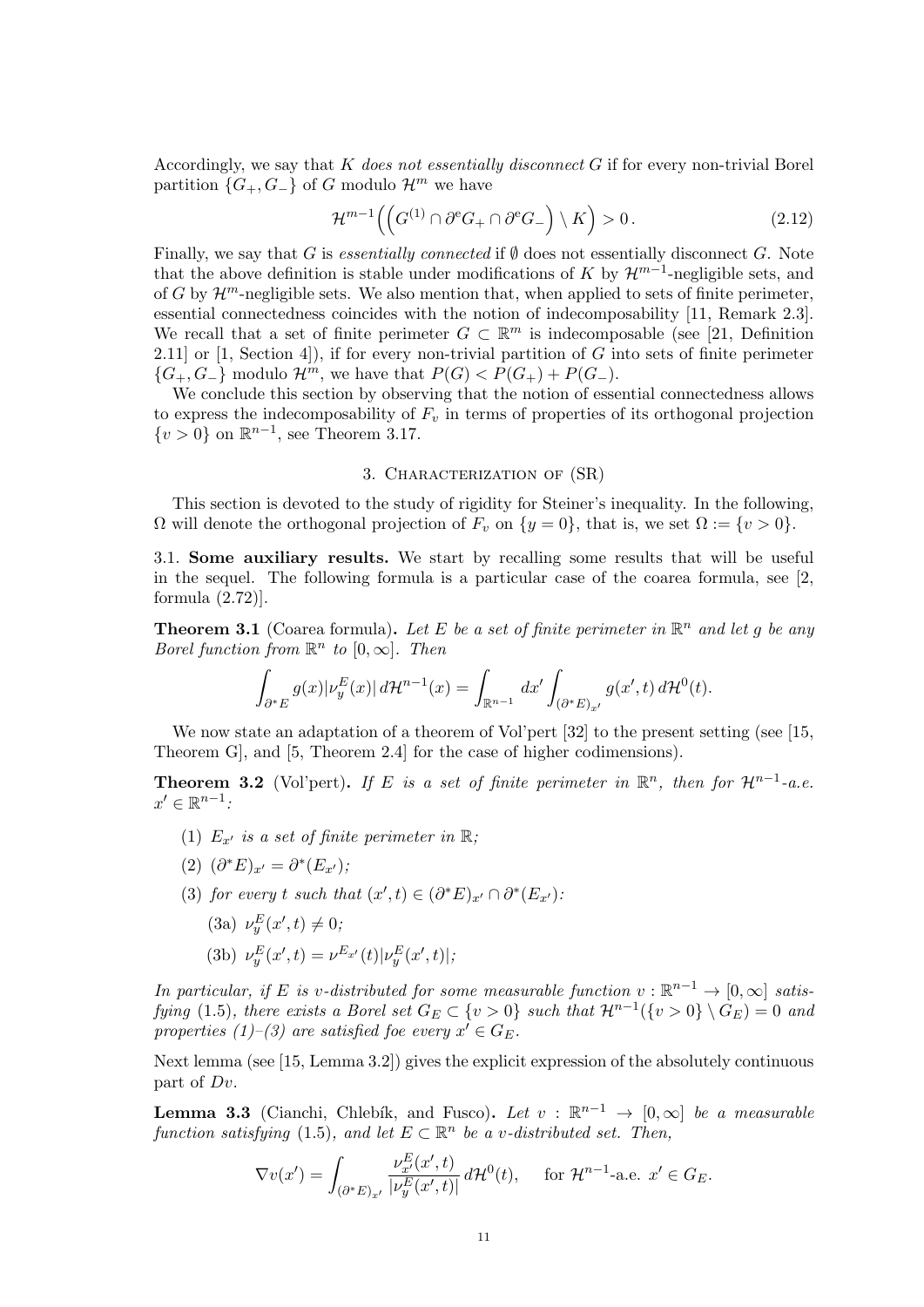3.2. Necessary conditions for equality cases. De Giorgi was the first to address necessary conditions for equality cases of (SI). In [19] he showed that, if  $P(E) = P(F_v)$ , then for  $\mathcal{H}^{n-1}$ -a.e.  $x' \in \{v > 0\}$  the vertical section  $E_{x'}$  is a segment. Such result was later refined by Chlebík, Cianchi and Fusco, with the following theorem (see  $[15,$  Theorem 1.1]).

**Theorem 3.4** (Chlebík, Cianchi, and Fusco). Let  $v : \mathbb{R}^{n-1} \to [0,\infty]$  be a measurable function satisfying (1.5), and let  $E \in \mathcal{M}(v)$ . Then, for  $\mathcal{H}^{n-1}$ -a.e.  $x' \in \Omega$  the following conditions are satisfied:

- (1)  $E_{x'}$  is  $\mathcal{H}^1$ -equivalent to a segment  $(y_1(x'), y_2(x'))$ , for some  $y_1(x') \leq y_2(x')$ ;
- (2)  $(x', y_1(x')), (x', y_2(x')) \in \partial^* E \text{ with}$  $\nu_x^E(x', y_1(x')) = \nu_{x'}^E(x', y_2(x'))$  and  $\nu_y^E(x', y_1(x')) = -\nu_y^E(x', y_2(x')).$

Proof. This proof is essentially a repetition of the steps in the proof of (SI), with a careful inspection of the equality cases. To ease the notation, we set  $F = F_v$ . By coarea formula, and using the fact that  $\nu^F$  is a unit vector

$$
P(F; (G_F \cap G_E) \times \mathbb{R}) = \int_{G_F \cap G_E} dx' \int_{(\partial^* F)_{x'}} \frac{1}{|\nu_y^F(x', t)|} d\mathcal{H}^0(t)
$$
  
= 
$$
\int_{G_F \cap G_E} dx' \int_{(\partial^* F)_{x'}} \sqrt{1 + \sum_{i=1}^{n-1} \left(\frac{\nu_y^F(x', t)}{\nu_y^F(x', t)}\right)^2} d\mathcal{H}^0(t)
$$
  
= 
$$
\int_{G_F \cap G_E} \sqrt{4 + |\nabla v(x')|^2} dx'
$$
  
= 
$$
\int_{G_F \cap G_E} \sqrt{2^2 + \sum_{i=1}^{n-1} \left(\int_{\partial^*(E_{x'})} \frac{\nu_z^E(x', t)}{|\nu_y^E(x', t)|} d\mathcal{H}^0(t)\right)^2} dx',
$$

where we used Lemma 3.3 two times (once for  $F$ , and once for  $E$ ). Then, applying first the isoperimetric inequality in  $\mathbb R$  and then Jensen's inequality

$$
P(F; (G_F \cap G_E) \times \mathbb{R})
$$
  
\n
$$
\leq \int_{G_F \cap G_E} \sqrt{\left(\int_{\partial^*(E_{x'})} d\mathcal{H}^0(t)\right)^2 + \sum_{i=1}^{n-1} \left(\int_{\partial^*(E_{x'})} \frac{\nu_i^E(x',t)}{|\nu_y^E(x',t)|} d\mathcal{H}^0(t)\right)^2} dx'
$$
  
\n
$$
\leq \int_{G_F \cap G_E} dx' \int_{\partial^*(E)_{x'}} \sqrt{1 + \sum_{i=1}^{n-1} \left(\frac{\nu_i^E(x',t)}{\nu_y^E(x',t)}\right)^2} d\mathcal{H}^0(t)
$$
  
\n
$$
= \int_{G_F \cap G_E} dx' \int_{(\partial^*E)_{x'}} \frac{1}{|\nu_y^E(x',t)|} d\mathcal{H}^0(t)
$$
  
\n
$$
= P(E; G_F \cap G_E),
$$

where we used again coarea formula and the fact that  $\nu^E$  is a unit vector. Observe now that, combining (SI) and the assumption  $P(E) = P(F)$ , we obtain

$$
P(E; B \times \mathbb{R}) = P(F; B \times \mathbb{R})
$$
 for every Borel set  $B \subset \mathbb{R}^{n-1}$ .

In particular, using the above equality with  $B = G_F \cap G_E$ , we infer that all the inequalities in the previous chain have to be equalities. Since the only equality cases for the isoperimetric inequality in  $\mathbb R$  are segments, we obtain (1). Moreover, Jensen's inequality above becomes an equality if and only if for  $\mathcal{H}^{n-1}$ -a.e.  $x' \in G_E$ 

$$
t \longmapsto \frac{\nu_i^E(x',t)}{|\nu_y^E(x',t)|}
$$
 is constant in  $\partial^*(E_{x'})$ , for every  $i = 1, ..., n-1$ .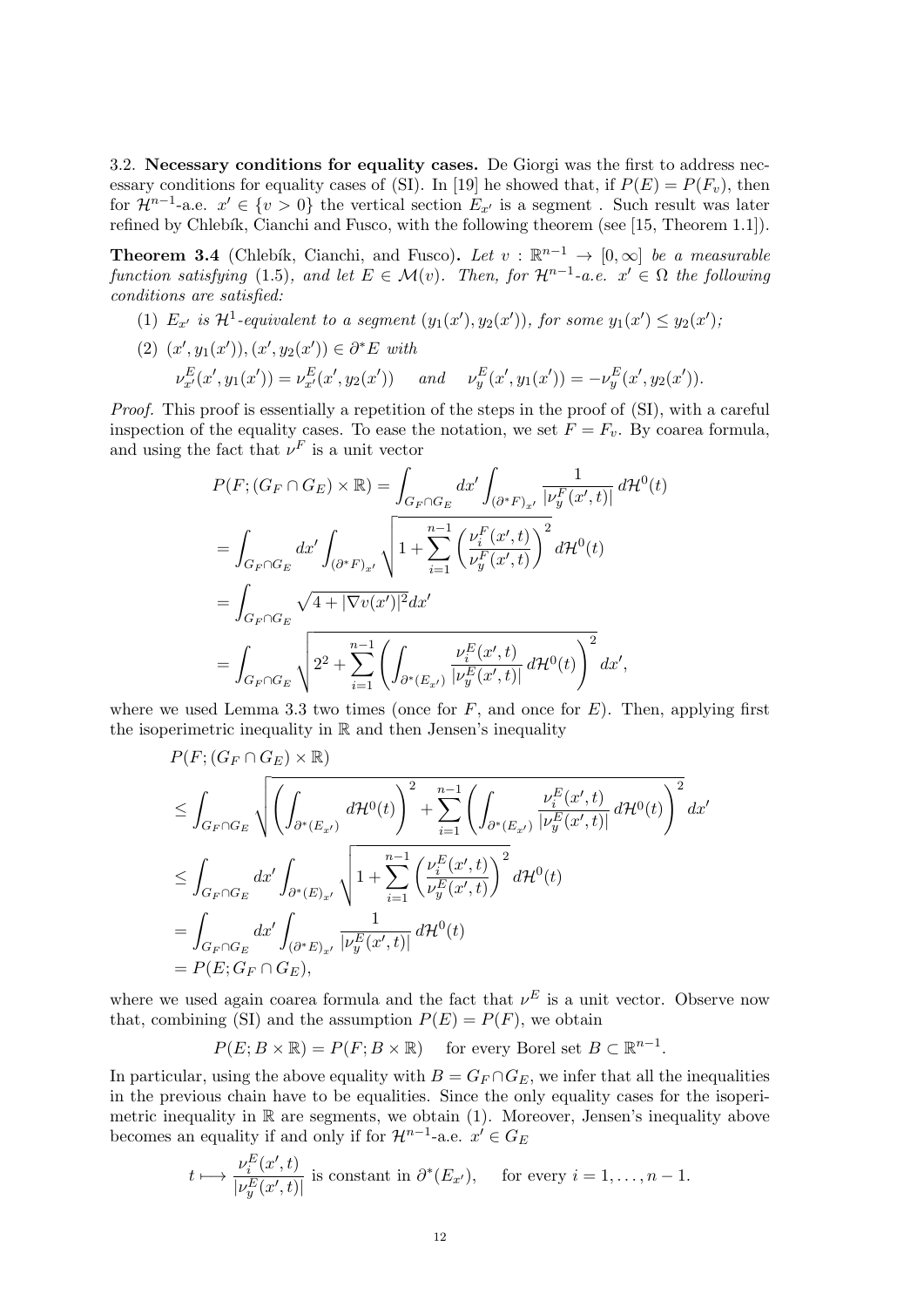Since by (1) it is  $E_{x'} = (y_1(x'), y_2(x'))$ , we have

$$
\frac{\nu_i^E(x', y_1(x'))}{|\nu_y^E(x', y_1(x'))|} = \frac{\nu_i^E(x', y_2(x'))}{|\nu_y^E(x', y_2(x'))|} \quad \text{for every } i = 1, \dots, n-1.
$$
 (3.1)

Using the fact that  $\nu^E$  is a unitary vector,

$$
\frac{1}{|\nu_y^E(x', y_1(x')))|^2} = 1 + \sum_{i=1}^{n-1} \left( \frac{\nu_i^E(x', y_1(x'))}{\nu_y^E(x', y_1(x'))} \right)^2
$$

$$
= 1 + \sum_{i=1}^{n-1} \left( \frac{\nu_i^E(x', y_2(x'))}{\nu_y^E(x', y_2(x'))} \right)^2 = \frac{1}{|\nu_y^E(x', y_2(x')))|^2},
$$

which gives

$$
|\nu_y^E(x', y_1(x'))| = |\nu_y^E(x', y_2(x'))|, \quad \text{for } \mathcal{H}^{n-1}\text{-a.e. } x' \in G_E.
$$
 (3.2)

Plugging this in (3.1) we get

$$
\nu_i^E(x', y_1(x')) = \nu_i^E(x', y_2(x')).
$$

Finally, from (3b) of Theorem 3.2 we have  $\nu^{E_{x'}}(y_1(x')) < 0 < \nu^{E_{x'}}(y_2(x'))$  (recall that  $\nu^{E_{x'}}$  denotes the *exterior* unit normal to  $E_{x'}$ ), and

$$
\begin{cases} \nu_y^E(x', y_1(x')) = \nu^{E_x}(y_1(x'))|\nu_y^E(x', y_1(x'))| < 0, \\ \nu_y^E(x', y_2(x')) = \nu^{E_x}(y_2(x'))|\nu_y^E(x', y_2(x'))| > 0, \end{cases}
$$

which, together with (3.2), gives

$$
\nu_y^E(x', y_1(x')) = -\nu_y^E(x', y_2(x')).
$$

3.3. Sufficient conditions for  $(SR)$  by Chlebík, Cianchi, and Fusco. In this subsection we discuss the sufficient conditions for rigidity in Steiner's inequality given in [15]. We start by showing that rigidity can fail even when the necessary conditions of Theorem 3.4 are satisfied. This can happen for three main reasons:

- (i) the projection  $\Omega$  of  $F_v$  could be disconnected;
- (ii) the boundary of  $F_v$  may contain "flat vertical parts";
- (iii) the set  $\{v=0\}$  disconnects  $\Omega$ .

Let us start by commenting on situation (i). Figure 1.2 shows the example of a set  $E \in \mathcal{M}(v)$  which is not obtained by a vertical translation of  $F_v$ . This is possible because the projection  $\Omega$  of  $F_v$  is the union of two disjoint intervals. To prevent this from happening, one can impose the following:

(A) the projection  $\Omega$  of  $F_v$  is  $\mathcal{H}^{n-1}$ -equivalent to an open and connected set.

Although (A) certainly avoids counterexamples as the ones shown in Figure 1.2, this is not enough to have rigidity. In Figure 1.3, the projection of  $F_v$  is equivalent to an open bounded interval, so (A) is satisfied. However, the presence of "flat vertical parts" in the boundary of  $F_v$  allows to vertically shift a subset of  $F_v$  (the triangle on the right end of  $F_v$ , in this case), without modifying its perimeter. In a more rigorous way, one can identify the flat vertical parts of the boundary of  $F_v$  with the set of those points  $(x', y) \in \partial^* F_v$ such that the exterior unit normal  $\nu^{F_v}(x', y)$  to  $\partial^* F_v$  is horizontal:

$$
\{(x',y)\in \partial^*F_v: \nu_y^{F_v}(x',y)=0\}.
$$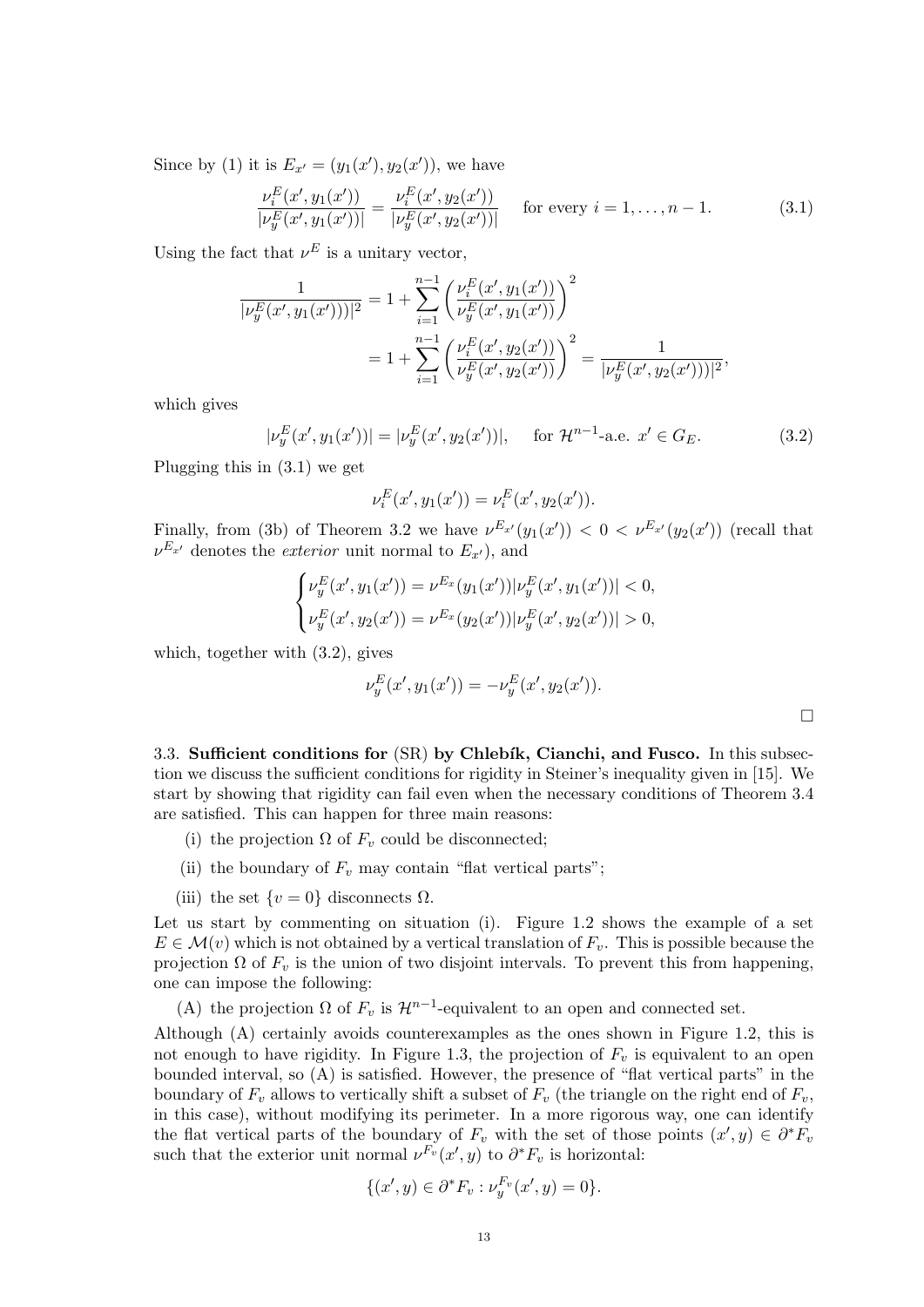Note that, in order to rule out the last counterexample, we only need to focus on the open stripe  $\Omega \times \mathbb{R}$  (in fact, the flat vertical parts on the left side of  $\partial^* F_v$  are "harmless"). Therefore, one is lead to impose the condition

$$
\mathcal{H}^{n-1}((\Omega \times \mathbb{R}) \cap \{(x',y) \in \partial^* F_v : \nu_y^{F_v}(x',y) = 0\}) = 0.
$$
 (3.3)

Interestingly, condition  $(3.3)$  is equivalent to asking that the function v (which, as mentioned in Lemma 1.3, is in general only  $BV$ ) belongs to the Sobolev space  $W^{1,1}(\Omega)$  (see [15, Proposition 1.2]). In the situation depicted in Figure 1.3, such condition is violated, since the jump part  $D^{j}v$  of Dv is nonzero, and is concentrated at the point  $\bar{x}$ . Therefore, the second condition we will impose is

$$
(B) v \in W^{1,1}(\Omega).
$$

Observe that condition  $(B)$  can also be violated when  $Dv$  has a nontrivial Cantor part, that is, when  $D^c v \neq 0$ , as explained in the next example.

**Example 3.5.** Let  $n = 2$ , and let  $v : \mathbb{R} \to [0, \infty)$  be given by

$$
v(x') = \begin{cases} 2(1 - c(|x'|)) & if |x'| < 1, \\ 0 & otherwise, \end{cases}
$$
 (3.4)

where  $c : [0,1] \rightarrow [0,1]$  is the standard Cantor function. Then,

$$
F_v = \{(x', y) \in \mathbb{R}^2 : |x'| < 1 \text{ and } |y| < 1 - c(|x'|)\}.
$$

One can check that if  $F_v$  is the set given above rigidity is violated, since

$$
P(E) = P(F_v),
$$

where  $E$  is the v-distributed set given by

$$
E = \left\{ (x', y) \in \mathbb{R}^2 : |x'| < 1 \text{ and } 0 < |y| < 2(1 - c(|x'|)) \right\}.
$$

In this case, even though the jump part  $D^jv$  of Dv vanishes, the set  $\partial^*F_v$  still exhibits "infinitesimal flat vertical parts". More precisely one could prove that, if v is given by  $(3.4)$ , then (here K denotes the Cantor set in  $[0,1]$ ):

$$
\mathcal{H}^1 \left( ((-1,1) \times \mathbb{R}) \cap \{ (x',y) \in \partial^* F_v : \nu_y^{F_v}(x',y) = 0 \} \right)
$$
  
=  $\mathcal{H}^1 \left( \{ (x', \pm (1 - c(x'))) : x' \in K \} \cup \{ (-x', \pm (1 - c(x'))) : x' \in K \} \right) = 4 > 0,$ 

so that  $(3.3)$  (and therefore  $(B)$ ) is violated.

Even when (A) and (B) are satisfied, it is still possible to violate rigidity. In Figure 3.1, the projection  $\Omega = \{v > 0\}$  of  $F_v$  is  $\mathcal{H}^1$ -equivalent to a connected segment (so (A) is satisfied) and the boundary of  $F_v$  does not contain flat vertical parts (so that  $(B)$  holds true). However, we have  $v(\hat{x}) = 0$ , for some point  $\hat{x}$  that lies inside  $\Omega$ . This allows to "disconnect" the set  $F_v$  into two sets, without changing its perimeter. In order to prevent such situation, one could try to impose the following:

$$
v > 0 \text{ in } \Omega. \tag{3.5}
$$

Unfortunately, condition  $(3.5)$  is not stable under change of the representative of v. Indeed, we can make sure that  $(3.5)$  holds true by simply modifying the function v of the previous example at the point  $\hat{x}$ , see Figure 3.2. As shown in the figure, also in this case rigidity is violated. This problem can be overcome by taking advantage of condition (B). Indeed, whenever  $v \in W^{1,1}(\Omega)$  there exists a Lebesgue representative  $\tilde{v}$  of v, which is defined  $\mathcal{H}^{n-2}$ -a.e. in  $\Omega$ . Therefore, we can state condition (3.5) in a more rigorous way, by requiring

(C) 
$$
\tilde{v}(x') > 0
$$
 for  $\mathcal{H}^{n-2}$ -a.e.  $x' \in \Omega$ .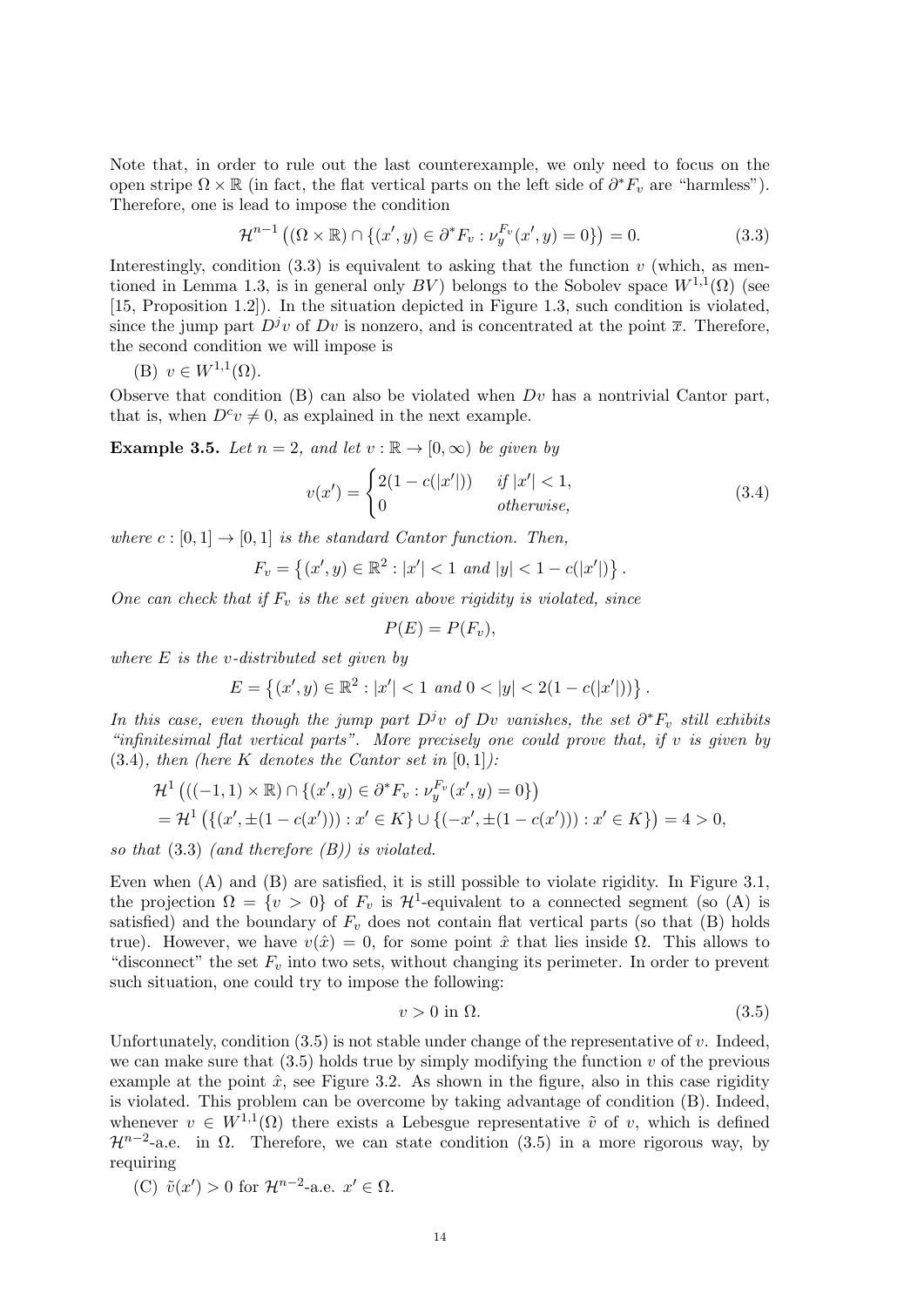

Figure 3.1. An example when situation (iii) occurs.

FIGURE 3.2.  $v > 0$  in  $\Omega$ , but rigidity fails.

Note that condition (C) rules out the counterexamples in Figure 3.1 and Figure 3.2. Indeed, one can check that in these cases  $\tilde{v}(\hat{x}) = 0$ , with  $\mathcal{H}^0(\hat{x}) = 1 > 0$ .

In 2005, Chlebík, Cianchi and Fusco showed that  $(A)$ ,  $(B)$ , and  $(C)$  are sufficient conditions for rigidity [15, Theorem 1.3].

**Theorem 3.6** (Chlebík, Cianchi, and Fusco). Suppose conditions  $(A)$ ,  $(B)$ , and  $(C)$  are satisfied. Then, (SR) holds true.

3.4. Comments on conditions  $(A)$ ,  $(B)$ , and  $(C)$ . As the examples given in Figure 1.3, Figure 3.1, and Figure 3.2 show, conditions  $(A)$ ,  $(B)$ , and  $(C)$  seem to be quite reasonable requirements in order to have rigidity. We are therefore naturally lead to ask the following question:

Are  $(A)$ ,  $(B)$ , and  $(C)$  also *necessary* for rigidity?

Let us first address condition (B). Figure 3.3 shows a polyhedron  $F_v \subset \mathbb{R}^3$  whose boundary has "flat vertical parts". As we have already observed, this is equivalent to having  $v \notin$ 



FIGURE 3.3. For the set  $F_v$  above condition (B) fails, but rigidity is still true. This shows that (B) is not necessary. The right part of the figure shows the projection  $\Omega$  of  $F_v$ , and the jump set  $S_v$  of v.

 $W^{1,1}(\Omega)$ . In particular, in this example condition (B) is violated since the jump part  $D^j v$ of  $Dv$  is non zero, and is supported in the set  $S_v$  depicted in the (right part of the) figure. One can check that in this case (SR) still holds true, and this shows that *condition*  $(B)$ is not necessary for rigidity. We therefore need to understand how to treat rigidity in presence of jumps or Cantorian parts of Dv.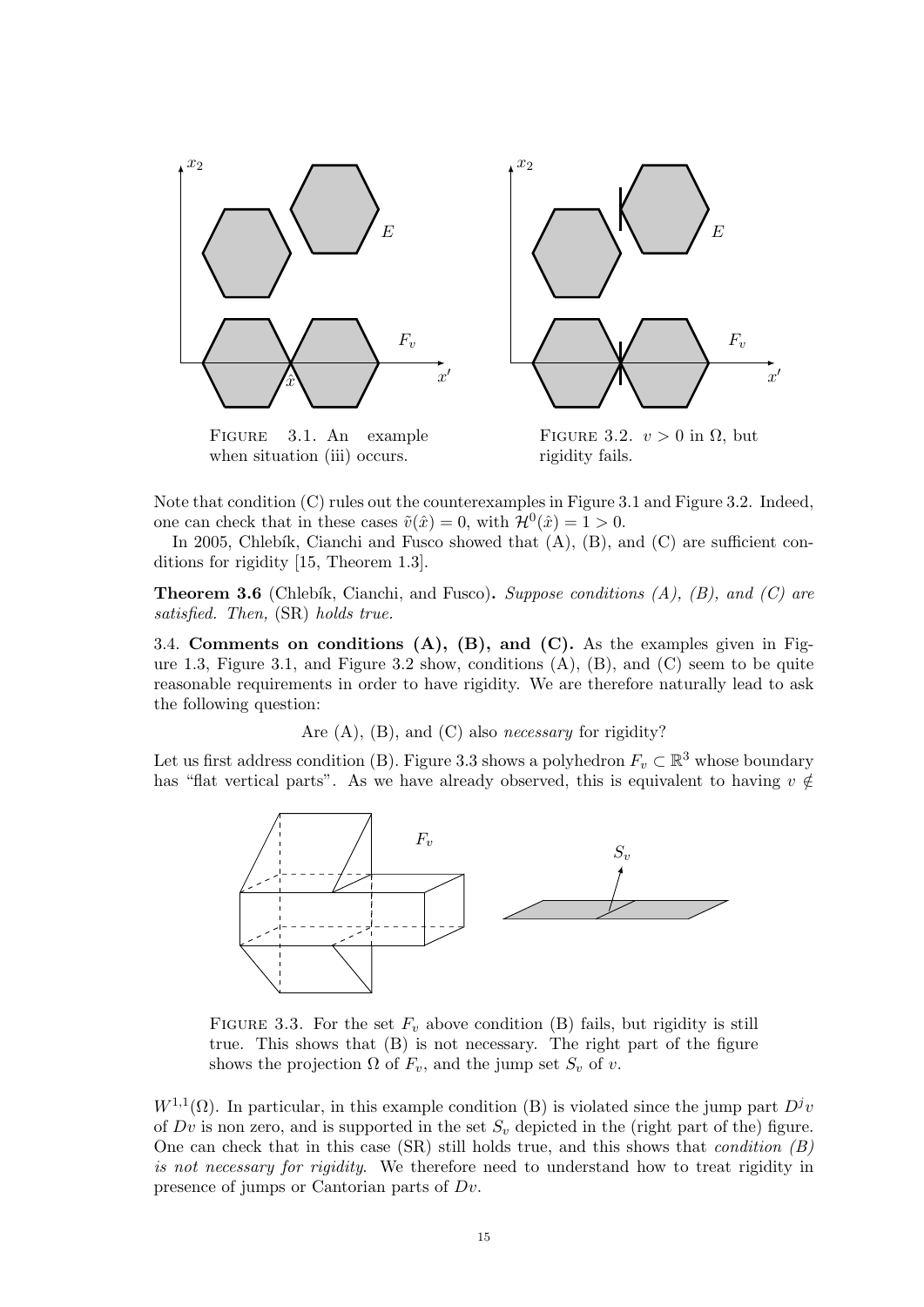Let us now discuss condition (C). Figure 3.4 shows a polyhedral set  $F_v$  for which (C) fails (since  $\mathcal{H}^1(\Omega \cap {\tilde{v}} = 0) > 0$ ), but rigidity holds true. Therefore, condition (C) is not necessary for rigidity.



FIGURE 3.4. A polyhedron for which condition  $(C)$  fails, but rigidity still holds true.

Finally, note that also *condition (A) is not necessary*. Indeed, the projection  $\Omega$  of  $F_v$  is given by the superlevel set  $\{v > 0\}$  of the function v. If v satisfies the minimal assumption (1.5), we can only expect  $\{v > 0\}$  to be a Borel subset of  $\mathbb{R}^{n-1}$ , and there is no reason for it to be  $\mathcal{H}^{n-1}$ -equivalent to an open set. Note also that, if we remove the assumption that  $\{v > 0\}$  is open, it is not even clear how to require this set to be connected.

3.5. The barycenter function. The comments above show that, when looking for necessary and sufficient conditions for rigidity, one needs to refine conditions (A), (B) and (C). To this aim, let us start by making an impotant observation. Thanks to Theorem 3.4, in order to study equality cases of  $(SI)$ , one needs to focus on sets E whose vertical sections  $E_{x'}$  are segments for  $\mathcal{H}^{n-1}$ -a.e.  $x' \in \mathbb{R}^{n-1}$ . In order to give a description of the fine properties of these sets, we introduce the barycenter function.

**Definition 3.7.** Let  $v : \mathbb{R}^{n-1} \to [0, \infty]$  be a measurable function satisfying (1.5), and let  $E \subset \mathbb{R}^n$  be a v-distributed set satisfying condition (1) of Theorem 3.4. We define the barycenter of E as

$$
b_E(x') := \begin{cases} \frac{1}{v(x')} \int_{E_{x'}} t d\mathcal{H}^1(t) & \text{if } 0 < v(x') < \infty, \\ 0 & \text{otherwise.} \end{cases}
$$

The importance of the barycenter function lies in the fact that, once v satisfying  $(1.5)$  is given, condition (1) of Theorem 3.4 implies that every set  $E \in \mathcal{M}(v)$  is uniquely determined by its barycenter function  $b_E$ . In particular, showing rigidity amounts to show the following implication:

 $E \in \mathcal{M}(v) \implies b_E$  is constant  $\mathcal{H}^{n-1}$ -a.e. in  $\{v > 0\}.$ 

To prove that  $b_E$  is  $\mathcal{H}^{n-1}$ -a.e. constant, one could try to show that its (distributional) gradient vanishes in  $\{v > 0\}$ . This strategy has been followed in [5], under assumptions (A), (B), and (C). More precisely, in [5, Theorem 4.3] the following regularity result is proved (a weaker result is shown to hold for the Steiner symmetrisation in higher codimension).

**Theorem 3.8.** Let  $v : \mathbb{R}^{n-1} \to [0, \infty]$  be a measurable function satisfying (1.5), and let  $E \subset \mathbb{R}^n$  be a v-distributed set satisfying condition (1) of Theorem 3.4. Suppose that (A),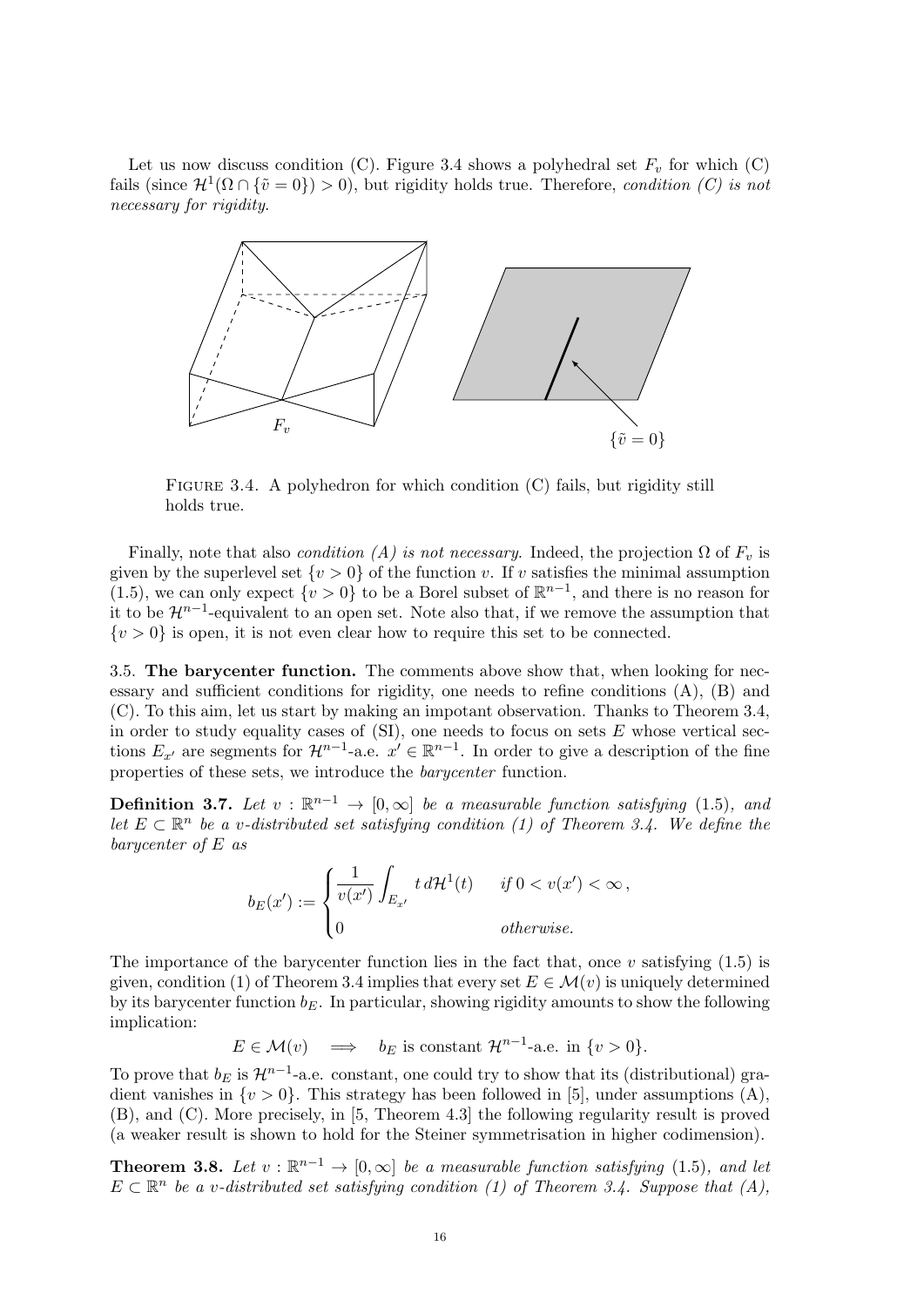(B), and (C) are satisfied. Then,  $b_E \in W_{loc}^{1,1}(\{v > 0\})$  and for  $\mathcal{H}^{n-1}$ -a.e.  $x' \in \{v > 0\}$ 

$$
\nabla b_E(x') = \frac{1}{v(x')} \int_{\partial^* E_{x'}} (y - b_E(x')) \frac{\nu_{x'}^E(x', y)}{|\nu_y^E(x', y)|} d\mathcal{H}^0(y).
$$

Once the formula above is established, thanks to (2) of Theorem 3.4 one obtains that  $\nabla b_E \equiv 0$  for every  $E \in \mathcal{M}(v)$ , thus showing rigidity. In particular, this gives an alternative proof of Theorem 3.6.

When conditions  $(A)$ ,  $(B)$ , and  $(C)$  are not satisfied the barycenter can be quite irregular, as the next two examples shows (see [5, Remark 3.5]).

**Example 3.9.** Let  $n = 2$  and let  $E \subset \mathbb{R}^2$  be given by

$$
E = \bigcup_{h \in \mathbb{N}} \left\{ (x', y) \in \mathbb{R}^2 : \frac{1}{h+1} < |x'| < \frac{1}{h}, |y - (-1)^h| < \frac{1}{h^2} \right\}.
$$

In this case, the vertical sections of E are segments,  $P(E) < \infty$ , and  $b_E \in L^{\infty}(\mathbb{R})$ . However,  $b_E \notin BV(\mathbb{R})$ .

**Example 3.10.** Let  $n = 3$ , and let  $E \subset \mathbb{R}^3$  be given by

$$
E = \bigcup_{h \in \mathbb{N}} \left\{ (x', y) \in \mathbb{R}^3 : \frac{1}{(h+1)^2} < |x'| < \frac{1}{h^2}, |y - h^4| < \frac{1}{2} \right\}.
$$

In this case, the vertical sections of E are segments, and  $P(E) < \infty$ . However, we have  $b_E \notin L^1_{loc}(\mathbb{R}^2)$ , since

$$
b_E(x') = \sum_{h \in \mathbb{N}} \chi_{((h+1)^{-2}, h^{-2})}(|x'|)h^4.
$$

Thus,  $b_E$  does not admit distributional derivative.

In Example 3.9 the barycenter loses regularity because it oscillates very rapidly when the independent variable x' approaches the set  $\{v = 0\}$ . Instead, in Example 3.10 problems arise since the set  $E$  is allowed to "escape" at infinity still keeping the perimeter finite. The optimal regularity of the barycenter is given by the following result, see [10, Theorem 1.7].

**Theorem 3.11.** Let  $v : \mathbb{R}^{n-1} \to [0, \infty]$  be a measurable function satisfying (1.5), and let  $E \subset \mathbb{R}^n$  be a v-distributed set satisfying condition (1) of Theorem 3.4. Then,

$$
b_E \chi_{\{v > \delta\}} \in GBV(\mathbb{R}^{n-1}),
$$

for every  $\delta > 0$  such that  $\{v > \delta\}$  is a set of finite perimeter in  $\mathbb{R}^{n-1}$ .

Using the theorem above, it is possible to prove a formula for the perimeter of sets whose vertical sections are segments, in terms of v and  $b_E$ , see [10, Theorem B.1].

**Theorem 3.12.** Let  $v : \mathbb{R}^{n-1} \to [0, \infty]$  be a measurable function satisfying (1.5), and let  $E \subset \mathbb{R}^n$  be a v-distributed set satisfying condition (1) of Theorem 3.4. Then,

$$
P(E) = \int_{\{v>0\}} \sqrt{1 + |\nabla u_1|^2} + \sqrt{1 + |\nabla u_2|^2} d\mathcal{H}^{n-1}
$$
  
+ 
$$
\int_{S_v \cup S_{b_E}} \min \{v^\vee + v^\wedge, \max \{[v], 2[b_E]\} \} d\mathcal{H}^{n-2}
$$
  
+ 
$$
|D^c u_1|^+ (\{v^\wedge > 0\}) + |D^c u_2|^+ (\{v^\wedge > 0\}),
$$
  

where  $u_1 = b_E - \frac{1}{2}$  $\frac{1}{2}v, u_2 = b_E + \frac{1}{2}$  $\frac{1}{2}v$  and, for every Borel set  $G \subset \mathbb{R}^{n-1}$ ,  $|D^c u_i|^+(G) := \lim_{h \to \infty} |D^c(\chi_{\Sigma_h} u_i)|^+(G) \qquad i = 1, 2.$ 

In the formula above,  $\Sigma_h := \{\delta_h < v < L_h\}$  where  $(\delta_h)_{h \in \mathbb{N}}$  and  $(L_h)_{h \in \mathbb{N}}$  are sequences such that  $\delta_h \to 0$ ,  $L_h \to \infty$ , and  $\{v > \delta_h\}$  and  $\{v < L_h\}$  are sets of finite perimeter in  $\mathbb{R}^{n-1}$ for every  $h \in \mathbb{N}$ .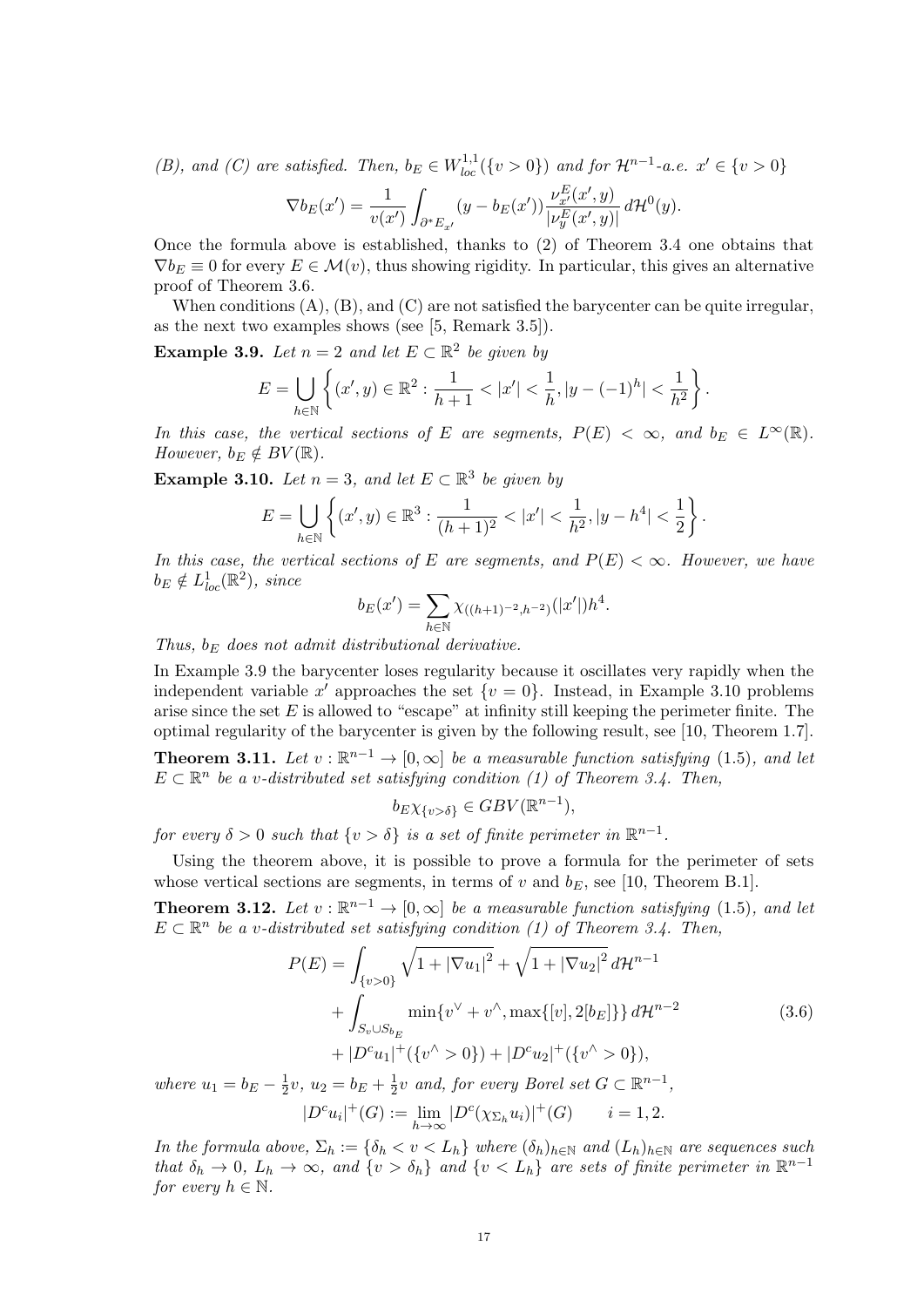3.6. Characterisation of equality cases and a sufficient conditions for (SR). Theorem 3.12 can now be used to characterise the equality cases of (SI). Indeed, denoting the right hand side of (3.6) by  $\mathcal{F}(v, b_E)$ , and using the fact that  $b_{F_v} \equiv 0$ , we have

$$
E \in \mathcal{M}(v) \quad \Longleftrightarrow \quad \mathcal{F}(v, b_E) = \mathcal{F}(v, 0).
$$

Imposing the equality above we obtain the following result, which gives a complete characterisation of  $\mathcal{M}(v)$  in full generality.

**Theorem 3.13.** Let  $v : \mathbb{R}^{n-1} \to [0, \infty]$  be a measurable function satisfying (1.5), and let E be a v-distributed set of finite perimeter. Then,  $E \in \mathcal{M}(v)$  if and only if

$$
E_{x'} \text{ is } \mathcal{H}^1\text{-}equivalent to a segment, \qquad \text{for } \mathcal{H}^{n-1}\text{-}a.e. \ x' \in \mathbb{R}^{n-1}, \tag{3.7}
$$

$$
\nabla b_E(x') = 0, \tfor \mathcal{H}^{n-1} \text{-} a.e. \ x' \in \mathbb{R}^{n-1}, \t(3.8)
$$

$$
2[b_E] \le [v], \qquad \mathcal{H}^{n-2}\text{-}a.e. \text{ on } \{v^{\wedge} > 0\},\tag{3.9}
$$

$$
D^{c}(b_{\delta}^{M})(G) = \int_{G \cap \{v > \delta\}^{(1)} \cap \{|b_{E}| < M\}^{(1)}} f d(D^{c}v), \qquad \text{for every bounded Borel set } G \subset \mathbb{R}^{n-1} \quad (3.10)
$$
  
and for  $\mathcal{H}^{1}\text{-}a.e. \delta > 0$  and  $M > 0$ ,

where  $f: \mathbb{R}^{n-1} \to [-1/2, 1/2]$  is a Borel function, and we set  $b_{\delta}^M = \tau_M(b_E \chi_{\{v > \delta\}})$ . In particular,  $E \in \mathcal{M}(v)$  implies that

$$
2|D^c b_E|^+(G) \le |D^c v|(G), \qquad \text{for every Borel set } G \subset \mathbb{R}^{n-1}, \tag{3.11}
$$

where

$$
|D^c b_E|^+(G) := \lim_{h \to \infty} |D^c(\chi_{\{v > \delta_h\}} b_E)|^+(G)
$$

for every Borel set  $G \subset \mathbb{R}^{n-1}$  and the sequence  $(\delta_h)_{h \in \mathbb{N}}$  is as in Theorem 3.12.

In order to clarify the conditions above, we give now some examples. Figure 3.5 and Figure 3.6 show two sets that violate (3.7) and (3.8), respectively, while Figure 3.7 clarifies why condition (3.9) is needed.



FIGURE 3.5.  $E \notin \mathcal{M}(v)$ , since (3.7) is violated.

FIGURE 3.6.  $E \notin \mathcal{M}(v)$ , since (3.8) is violated.

Note that inequality  $2[b_E] \leq [v]$  is not required at those points where  $v^{\wedge} = 0$ , see Figure 3.8. An inequality similar to (3.9) holds for the Cantor parts of the measures associated to  $b_E$  and v, see (3.11). More precisely, the measure  $|D^c b_E|^+$  is absolutely continuous with respect to  $D^c v \in \{v' > 0\}$ . Note that, in particular, if  $E \in \mathcal{M}(v)$  there is no control on the Cantor part of  $Db_E$  (or  $|D^c b_E|^+$ , when  $b_E$  is not  $BV$ ) in the set  $\{v^{\wedge} = 0\}$ , as explained in Example 3.14 below (see also [10, Remark 1.31]).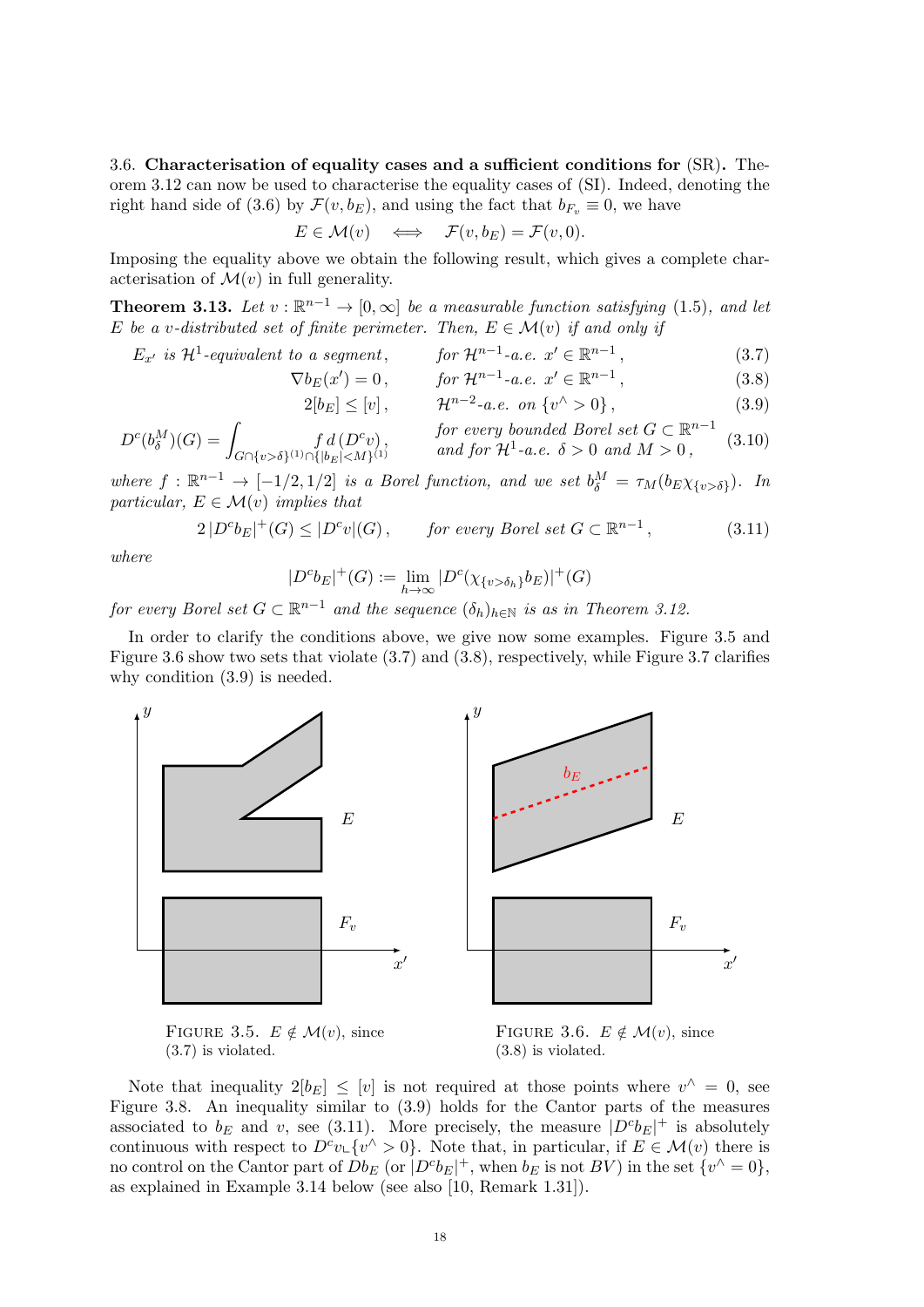

FIGURE 3.7. In order to have  $E \in \mathcal{M}(v)$  we need  $[b_E] \leq [v]/2$ . The set E in the left hand side is such that  $[b_E] = [v]/2$  (the dashed red line represents  $b_E$ ), and we still have  $P(E) = P(F_v)$ . In the right hand side, the set E is such that  $[b_E] > [v]/2$ , and therefore  $P(E) > P(F_v)$ .



FIGURE 3.8. Inequality  $2[b_E] \leq [v]$  is not required in  $\{v^{\wedge} = 0\}$ . The set E in the picture satisfies  $2[b_E] > [v]$  at a point  $\overline{x} \in \{v' = 0\}$ , but we still have  $E \in \mathcal{M}(v)$ .

**Example 3.14.** We show now an example in which  $D^c v = 0$ , but there exists a set  $E \in \mathcal{M}(v)$  whose barycenter is a function of bounded variation with non trivial Cantor part. Thanks to condition (3.11) and recalling the definition of  $|D^c b_E|^+$ , this is only possible if  $D^c b_E$  is concentrated in the set  $\{v^{\wedge} = 0\}$ . Let  $n = 2$ , let  $K \subset \mathbb{R}$  be the standard Cantor set and let  $c : [0,1] \to \mathbb{R}$  denote the Cantor function in [0,1]. We set

$$
v(x') := \begin{cases} 2 \operatorname{dist}(x', K) & \text{if } x' \in (0, 1), \\ 0 & \text{otherwise,} \end{cases}
$$

where "dist" stands for the distance function. Note that v is Lipschitz continuous, and in particular  $D^c v = 0$ . Consider now the v-distributed set E such that  $b_E(x') = c(x')$ . A pictorial idea of the sets  $F_v$  and E is given in Figure 3.9. In this case,  $E \in \mathcal{M}(v)$  and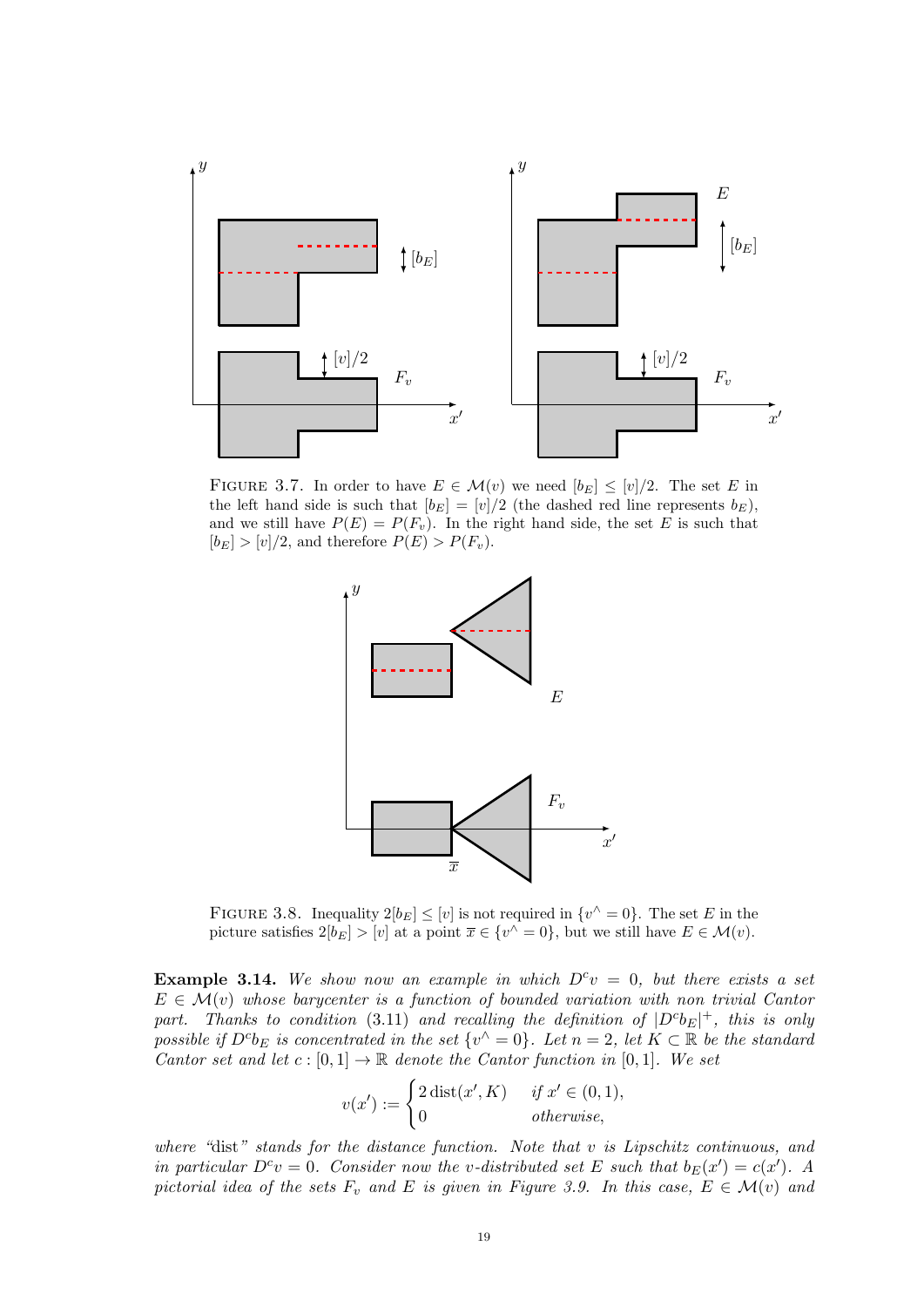

Figure 3.9. A pictorial idea of the set described in Example 3.14. In this case v is Lipschitz continuous, and therefore  $D^c v = 0$ . However, there exists a set  $E \in \mathcal{M}(v)$  with  $D^c b_E \neq 0$ . This does not violate the characterization Theorem 3.7 (and, in particular, conditions  $(3.10)$  and  $(3.11)$ ), since  $D^c b_E$  is concentrated in the set  $\{v^{\wedge} = 0\}.$ 

 $D^c b_E$  is non trivial (in fact,  $D b_E$  is purely Cantorian), despite  $D^c v = 0$ . This is obtained by concentrating  $D^c b_E$  in the set  $\{v^{\hat{ }} = 0\}$ . More precisely, we have  $D^c b_E \downarrow \{v^{\hat{ }} = 0\} \neq 0$ , but  $|D^c b_E|^+ = 0$ . In this way, conditions (3.10) and (3.11) are not violated.

We conclude this subsection with a sufficient condition for rigidity that improves Theorem 3.6.

**Theorem 3.15.** Let  $v : \mathbb{R}^{n-1} \to [0, \infty]$  be a measurable function satisfying (1.5), and suppose that the Cantor part  $D^c v$  of  $Dv$  is concentrated on a Borel set K such that

$$
\{v^{\wedge} = 0\} \cup S_v \cup K \text{ does not essentially disconnect } \{v > 0\}. \tag{3.12}
$$

Then, (SR) holds true.

**Remark 3.16.** Note that assumptions  $(A)$ ,  $(B)$ , and  $(C)$  of Theorem 3.6 imply that

$$
S_v =_{\mathcal{H}^{n-2}} \emptyset
$$
, and  $\{v^{\wedge} = 0\} \cap \{v > 0\}^{(1)} =_{\mathcal{H}^{n-2}} \emptyset$ ,

and that one can choose  $K = \emptyset$ , so that (3.12) is trivially satisfied.

3.7. Geometric Characterizations of (SR). Theorem 3.13 turns out to be a very useful tool to show geometric characterizations of rigidity in several situations. First of all, let us observe that the notion of essential connectedness is fundamental if one wants to express the indecomposability of  $F_v$  in terms of properties of its orthogonal projection on  $\mathbb{R}^{n-1}$ (see [10, Remark 1.17]).

**Theorem 3.17.** Let  $v : \mathbb{R}^{n-1} \to [0, \infty]$  be a measurable function satisfying (1.5). Then the following are equivalent:

- (i)  $F_v$  is indecomposable;
- (ii)  $\{v^{\wedge} = 0\}$  does not essentially disconnect  $\{v > 0\}.$

We can now start studying geometric characterizations of (SR). We start by considering the case in which there are no "flat vertical parts" in  $\partial^* F_v$ . In full generality, such situation is described by condition (3.13) below, which is more general than (B) (since it does not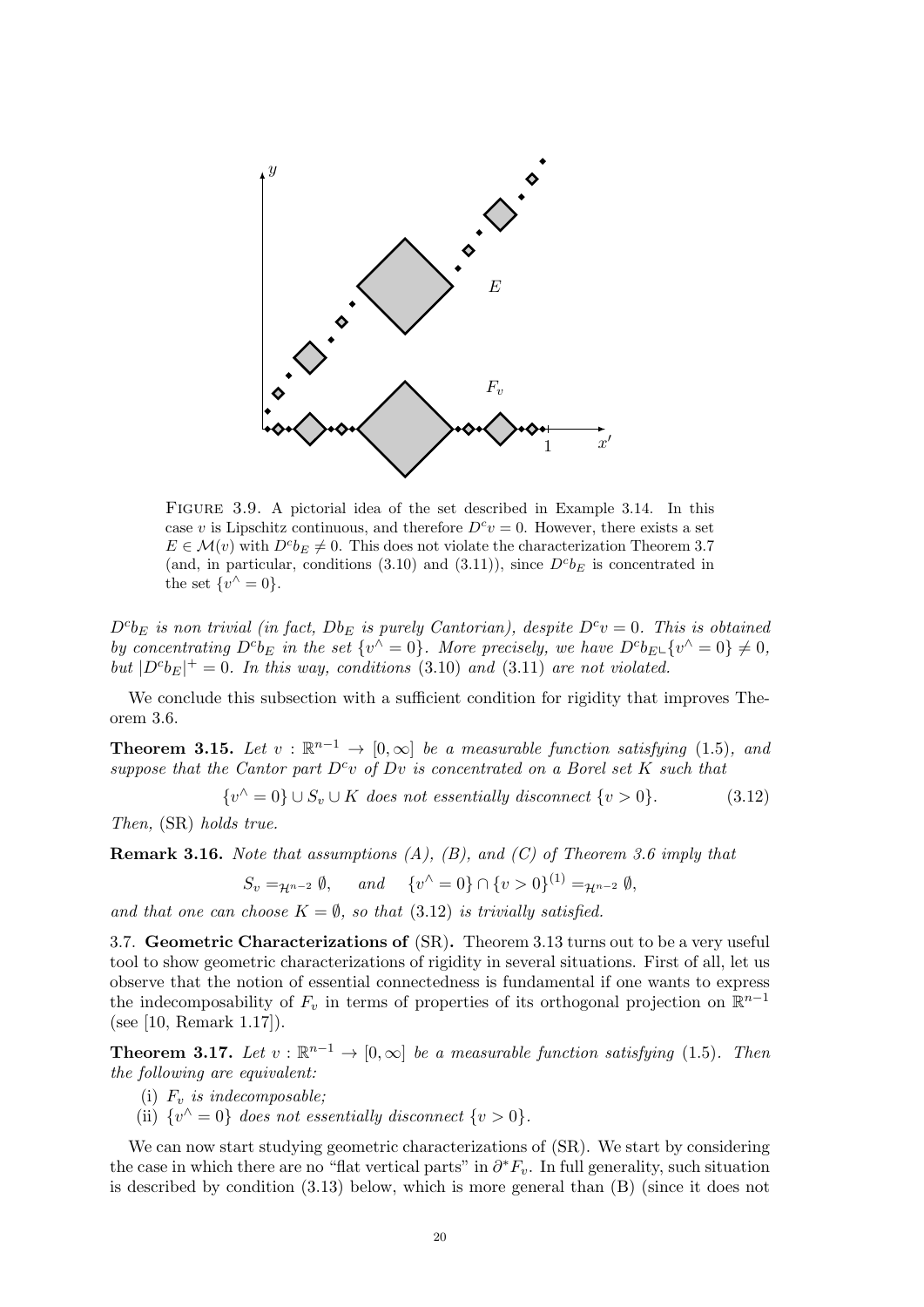require  $\{v > 0\}$  to be open). Next result shows that, under this assumption, rigidity fails if and only if  $F_v$  is decomposable (see Figure 3.1 and Figure 3.2). For a proof, see [10, Theorem 1.16].

**Theorem 3.18.** Let  $v : \mathbb{R}^{n-1} \to [0, \infty]$  be a measurable function satisfying (1.5). Suppose, in addition, that

$$
D^s v \downarrow \{v^\wedge > 0\} = 0. \tag{3.13}
$$

Then the following are equivalent:

(i) (SR) holds true;

(ii)  $F_v$  is indecomposable;

(iii)  $\{v^{\wedge} = 0\}$  does not essentially disconnect  $\{v > 0\}.$ 

Remark 3.19. Note that, as already clarified by Theorem 3.17, conditions (ii) and (iii) are always equivalent, even when (3.13) is not safistied.

We now consider a situation more general than the one discussed in Theorem 3.18. Roughly speaking, we will assume that  $F_v$  is a finite union of "regular" sets. A rigorous argument requires the following definition.

**Definition 3.20.** Let  $v : \mathbb{R}^{n-1} \to [0, \infty]$  be a measurable function satisfying (1.5). The set  $F_v$  is said to be a generalized polyhedron if there exists a finite disjoint family of indecomposable sets of finite perimeter and volume  $\{A_j\}_{j\in J}$  in  $\mathbb{R}^{n-1}$ , and a family of functions  $\{v_j\}_{j\in J} \subset W^{1,1}(\mathbb{R}^{n-1})$ , such that

$$
v = \sum_{j \in J} v_j \, 1_{A_j} \,, \tag{3.14}
$$

$$
\left(\left\{v^{\wedge}=0\right\} \setminus \left\{v=0\right\}^{(1)}\right) \cup S_v \subset_{\mathcal{H}^{n-2}} \bigcup_{j \in J} \partial^e A_j. \tag{3.15}
$$

**Remark 3.21.** Roughly speaking, the set  $\{v = 0\}^{(1)}$  represents the complement of the (orthogonal) projection of  $F_v$  on  $\mathbb{R}^{n-1}$ . Therefore, condition (3.15) makes sure that the function v can only vanish or jump on the essential boundaries of the sets  $A_i$ .

We are now ready to state a geometric characterisation of rigidity when  $F_v$  is a generalized polyhedron, see [10, Theorem 1.20]

**Theorem 3.22.** If  $v : \mathbb{R}^{n-1} \to [0, \infty)$  is such that  $F_v$  is a generalized polyhedron, then the following two statements are equivalent:

(i) (SR) holds true;

(ii) for every  $\varepsilon > 0$  the set  $\{v^{\wedge} = 0\} \cup \{[v] > \varepsilon\}$  does not essentially disconnect  $\{v > 0\}$ .

**Remark 3.23.** The theorem above shows that, when  $F_v$  is "piecewise regular", requiring that  $S_v$  essentially disconnects  $\{v > 0\}$  is not sufficient for the failure of  $(S_R)$ . This is clarified by Figure 3.3 where, although  $S_v$  essentially disconnects  $\{v > 0\}$ , we still have rigidity. This is because there is no  $\varepsilon$  such that  $\{v^{\wedge} = 0\} \cup \{[v] > \varepsilon\}$  essentially disconnects  $\{v>0\}$ , and so condition (ii) above is satisfied. Figure 3.10 instead shows an example in which rigidity fails, since there exists  $\varepsilon > 0$  such that the set  $\{|v| > \varepsilon\}$  (so, in particular,  $\{v^{\wedge} = 0\} \cup \{[v] > \varepsilon\}$  essentially disconnects  $\{v > 0\}.$ 

The previous two theorems seem to suggest that rigidity fails if and only if one can exhibit a set  $E \in \mathcal{M}(v)$  obtained by performing a single vertical translation of a proper subset of  $F_v$ , see for instance Figure 3.1 and Figure 3.10. However, in more general situations things can be much more complicated. Indeed, one can have loss of rigidity even when condition (ii) of Theorem 3.22 is satisfied. That is, rigidity can fail even if there is no  $\varepsilon > 0$  such that the set  $\{v^{\wedge} = 0\} \cup \{[v] > \varepsilon\}$  essentially disconnects  $\{v > 0\}$ .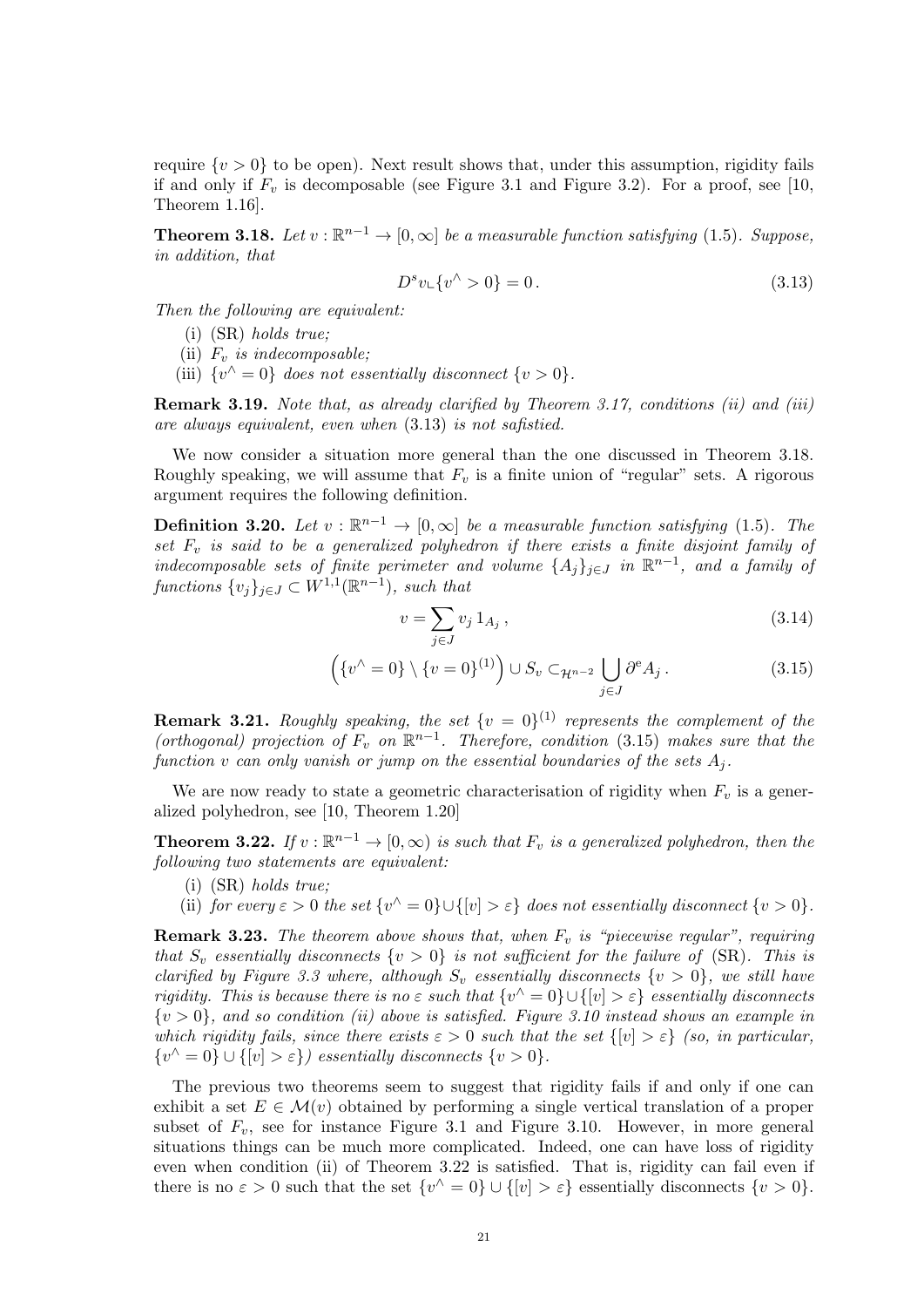

FIGURE 3.10.  $F_v$  is a (generalized) polyhedron and rigidity fails, since condition (ii) of Theorem 3.22 is violated.

The example below (see [10, Example 1.22]), shows a set  $E \in \mathcal{M}(v)$  that can be obtained by performing infinitely many vertical translations, each on a different subset of  $F_v$ . Note that in this example it is not possible to construct a set  $E \subset \mathcal{M}(v)$  by vertically translating only a *finite* number of proper subsets of  $F_v$ .

Example 3.24. We will now show that we can have loss of rigidity even when condition (ii) of Theorem 3.22 is satisfied. For each  $t \in \mathbb{R}$  and  $\ell > 0$ , we denote by  $Q(t, \ell)$  the open square in  $\mathbb{R}^2$  centered at  $(t, 0)$ , with sides parallel to the directions  $(1, 1)$  and  $(1, -1)$ , and whose diagonal has length 2 $\ell$ . We now define the sequence  $(u_k)_{k\in\mathbb{N}}$  of piecewise constant functions in the following way. We set  $u_1 = \chi_{O(0,1)}$  and then

$$
u_2 = u_1 - \frac{1}{2}\chi_{Q(-3/4,1/4)} + \frac{1}{2}\chi_{Q(3/4,1/4)},
$$
  
\n
$$
u_3 = u_2 - \frac{1}{4}\chi_{Q(-15/16,1/16)} + \frac{1}{4}\chi_{Q(-9/16,1/16)} - \frac{1}{4}\chi_{Q(9/16,1/16)} + \frac{1}{4}\chi_{Q(15/16,1/16)},
$$

and so on by induction, see Figure 3.11. We then define  $v : \mathbb{R}^2 \to [0, \infty)$  as the pointwise limit of the sequence  $(u_k)_{k\in\mathbb{N}}$ :

$$
v(x') := \lim_{k \to \infty} u_k(x') \qquad \text{for } \mathcal{H}^2 \text{-a.e. } x' \in \mathbb{R}^2.
$$

One can check that condition (ii) of Theorem 3.22 is satisfied. However, setting

$$
E := \{(x', t) \in \mathbb{R}^3 : 0 < t < v(x')\}
$$

we have  $E \in \mathcal{M}(v)$ , so that rigidity fails. Note that this example does not satisfy the assumptions of by Theorem 3.22, since  $F_v$  is not a generalized polyhedron.

In order to tackle situations as the one described in Example 3.24 above, we need the following definitions (see [10, Definition 1.23 and Definition 1.25]).

**Definition 3.25.** Let  $G \subset \mathbb{R}^{n-1}$  be a set of finite perimeter, and let  $\{G_h\}_{h \in I}$  be an at most countable Borel partition of G modulo  $\mathcal{H}^{n-1}$ . We say that  $\{G_h\}_{h\in I}$  is a Caccioppoli partition of  $G$ , if  $\sum_{h\in I} P(G_h) < \infty$ .

**Definition 3.26.** Let  $v \in BV(\mathbb{R}^{n-1}; [0, \infty))$ , and let  $\{G_h\}_{h \in I}$  be an at most countable Borel partition of  $\{v > 0\}$ . We say that  $\{G_h\}_{h \in I}$  is a *v*-admissible partition of  $\{v > 0\}$ , if  ${G_h \cap B_R \cap \{v > \delta\}}_{h \in I}$  is a Caccioppoli partition of  ${v > \delta} \cap B_R$ , for every  $\delta > 0$  such that  $\{v > \delta\}$  is of finite perimeter and for every  $R > 0$ .

We are now ready to introduce a property that turns out to be equivalent to rigidity, when  $v$  is a special function of bounded variation with locally finite jump set.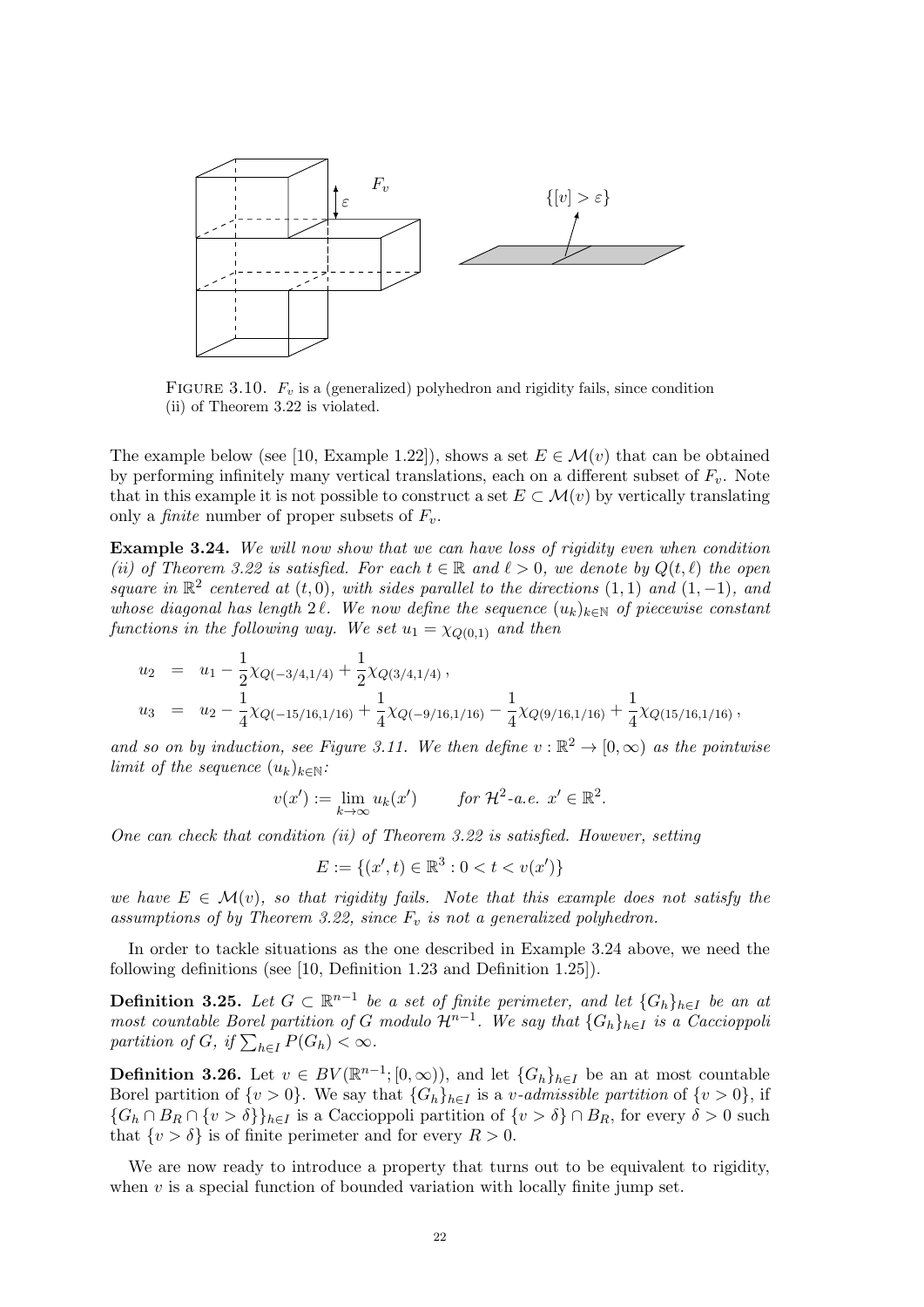

FIGURE 3.11. The level sets of the function  $u_3$  in Example 3.24.

**Definition 3.27.** Let  $v \in BV(\mathbb{R}^{n-1}; [0, \infty))$ . We say that v satisfies the mismatched stairway property if the following holds: If  $\{G_h\}_{h\in I}$  is a v-admissible partition of  $\{v > 0\}$ and if  $\{c_h\}_{h\in I} \subset \mathbb{R}$  is a sequence with  $c_h \neq c_k$  whenever  $h \neq k$ , then there exist  $h_0, k_0 \in I$ with  $h_0 \neq k_0$ , and a Borel set  $\Sigma$  with

$$
\Sigma \subset \partial^{\mathbf{e}} G_{h_0} \cap \partial^{\mathbf{e}} G_{k_0} \cap \{v^{\wedge} > 0\}, \qquad \mathcal{H}^{n-2}(\Sigma) > 0,
$$
\n(3.16)

such that

$$
[v](z) < 2|c_{h_0} - c_{k_0}|\,, \qquad \forall z \in \Sigma\,. \tag{3.17}
$$

Remark 3.28. The mismatched stairway property rules out the possibility of a counterexample as the one given in Example 3.24. On can check that this property implies condition (ii) of Theorem 3.22 and, in turn, condition (iii) of Theorem 3.18. The interested reader can find more information about this in [10, Remark 1.27 and Remark 1.28].

The following result gives a geometric characterization of rigidity in a very general setting, when  $v$  is a special function of bounded variation with locally finite jump set.

**Theorem 3.29.** Let  $v : \mathbb{R}^{n-1} \to [0,\infty]$  be a measurable function satisfying (1.5). If, in addition,  $v \in SBV(\mathbb{R}^{n-1}; [0, \infty))$  and  $S_v \cap \{v^{\wedge} > 0\}$  is locally  $\mathcal{H}^{n-2}$ -finite, then the following are equivalent:

- (i) (SR) holds true;
- (ii) v has the mismatched stairway property.

We conclude this section with a complete geometric characterization of rigidity in dimension 2, which can be proved due to the simple topology of the real line (see [10, Theorem 1.30]).

**Theorem 3.30.** Let  $n = 2$  and let  $v : \mathbb{R} \to [0, \infty]$  be a measurable function satisfying (1.5). Then, the following are equivalent: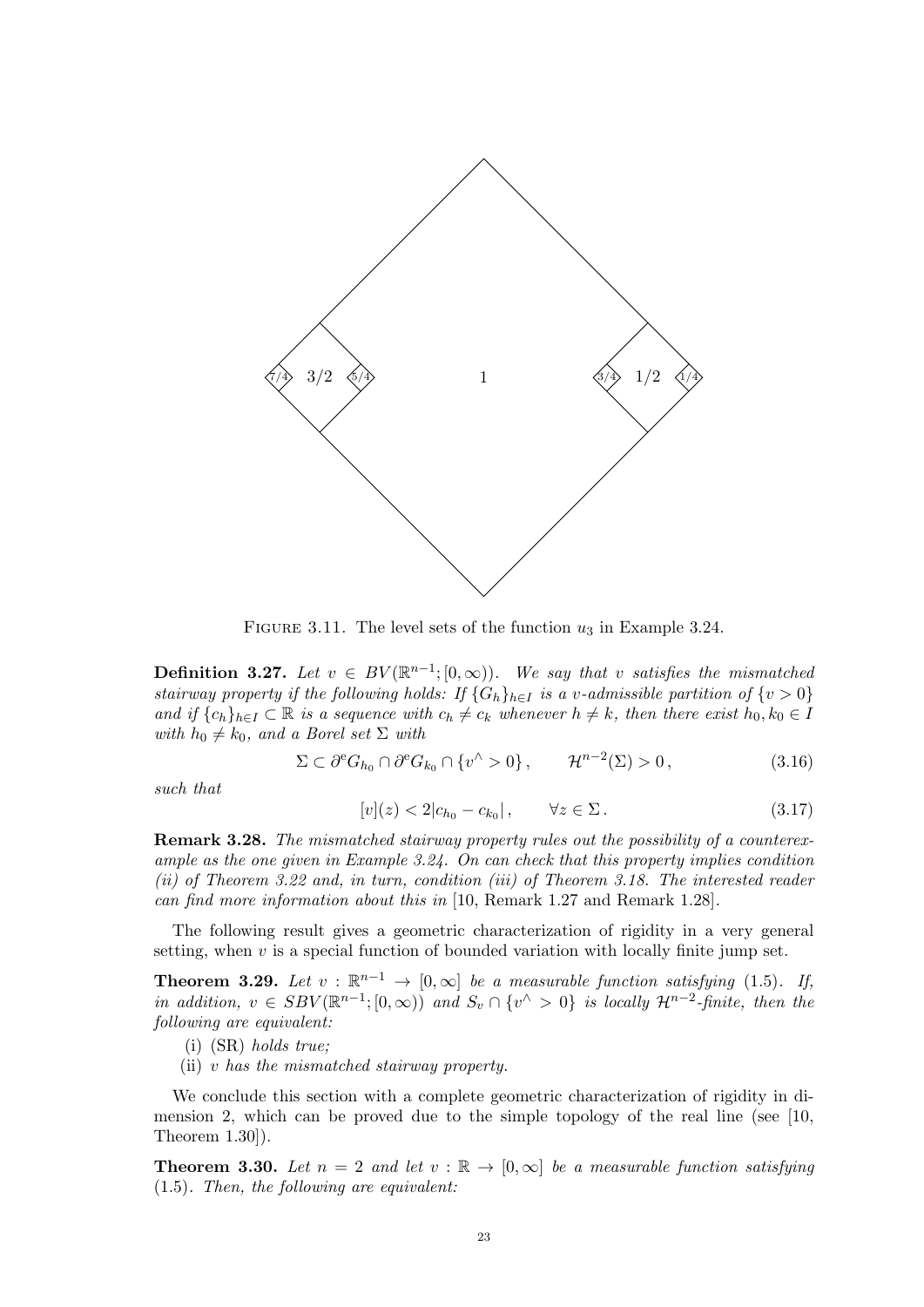- (i) (SR) holds true;
- (ii)  $\{v > 0\}$  is  $\mathcal{H}^1$ -equivalent to a bounded open interval  $(a, b)$ ,  $v \in W^{1,1}(a, b)$ , and  $v^{\wedge} > 0$  on  $(a, b)$ ;
- (iii)  $F_v$  is indecomposable set that has no vertical boundary above  $\{v' > 0\}$ , i.e.

$$
\mathcal{H}^1\left(\{(x',y)\in \partial^*F_v: \nu_y^{F_v}(x',y)=0, v^{\hat{ }}(x')>0\}\right)=0.
$$

#### 4. Characterization of (ER)

In this section we give a complete characterization of rigidity in the Gaussian setting. We start by giving some information about epigraphs of locally finite perimeter. We stress the fact that we need to consider epigraphs of functions with values in extended real numbers. Indeed, the Ehrhard's symmetral  $F_{\gamma,w}$  associated to a given measurable function  $w : \mathbb{R}^{n-1} \to [0,1]$  is the supergraph of a function that might take the values  $+\infty$ (when  $w = 1$ ) and  $-\infty$  (when  $w = 0$ ).

4.1. Epigraphs of locally finite perimeter and the space  $GBV_*$ . For any measurable function  $f : \mathbb{R}^{n-1} \to \mathbb{R} \cup \{\pm \infty\}$ , we denote the epigraph of f by

$$
\Sigma_f := \{ x = (x', y) \in \mathbb{R}^n : y > f(x') \}.
$$

We are going to discuss under which conditions  $\Sigma_f$  is a set of locally finite perimeter. To this aim, we introduce the following function space. We say that a Lebesgue measurable function  $f: \mathbb{R}^{n-1} \to \mathbb{R} \cup {\pm \infty}$  is a function of generalized bounded variation with values in extended real numbers,  $f \in GBV_{*}(\mathbb{R}^{n-1})$ , if  $\tau_M(f) \in BV_{loc}(\mathbb{R}^{n-1})$  for every  $M > 0$  (recall (2.7)), or, equivalently, if  $\psi(f) \in BV_{loc}(\mathbb{R}^{n-1})$  for every  $\psi \in C^1(\mathbb{R})$  with  $\psi' \in C^0_c(\mathbb{R})$ . In the definition above, we used the convention

$$
\psi(+\infty):=\lim_{t\to+\infty}\psi(t)\quad\text{ and }\quad\psi(-\infty):=\lim_{t\to-\infty}\psi(t).
$$

The importance of the space  $GBV_*(\mathbb{R}^{n-1})$  is given by the following proposition (see [11, Proposition 3.1]).

**Proposition 4.1.** If  $f : \mathbb{R}^{n-1} \to \mathbb{R} \cup {\pm \infty}$  is Lebesgue measurable, then  $f \in GBV_*(\mathbb{R}^{n-1})$ if and only if  $\Sigma_f$  is of locally finite perimeter in  $\mathbb{R}^n$ ; moreover, in this case, for a.e.  $t \in \mathbb{R}$ , we have that  $\{f < t\}$  is a set of locally finite perimeter in  $\mathbb{R}^{n-1}$ .

**Remark 4.2.** Note that  $E \subset \mathbb{R}^n$  is a set of locally finite perimeter in  $\mathbb{R}^n$  if and only if E is a set of locally finite Gaussian perimeter.

In the following, we will make the minimal assumption on w that  $P_{\gamma}(F_{\gamma,w}) < \infty$ , so that the rigidity problem makes sense. By Proposition 4.1, this in particular implies that the Lebesgue measurable function  $\Psi \circ v : \mathbb{R}^{n-1} \to \mathbb{R} \cup {\{\pm \infty\}}$  belongs to  $GBV_*(\mathbb{R}^{n-1})$ .

4.2. Characterization of (ER). We can now state a complete characterization of rigidity for Ehrhard's inequality.

**Theorem 4.3.** If  $w : \mathbb{R}^{n-1} \to [0,1]$  is a Lebesgue measurable function such that  $P_{\gamma}(F_{\gamma,w})$  $\infty$ , then the following two statements are equivalent:

- (i) (ER) holds true;
- (ii) the set  $\{w^{\wedge} = 0\} \cup \{w^{\vee} = 1\}$  does not essentially disconnect  $\{0 < w < 1\}.$

Despite the simplicity of the statement above, the proof of Theorem 4.3 is very long and technical. We refer the reader to [11, Theorem 1.3] for more details. In dimension  $n = 2$ , the topology of the real line allows to give an easier characterization of rigidity (see [11, Theorem 1.6]).

**Theorem 4.4.** Let  $n = 2$ , and let  $w : \mathbb{R} \to [0, 1]$  be a Lebesque measurable function such that  $P_{\gamma}(F_{\gamma,w}) < \infty$ . Then the following two statements are equivalent: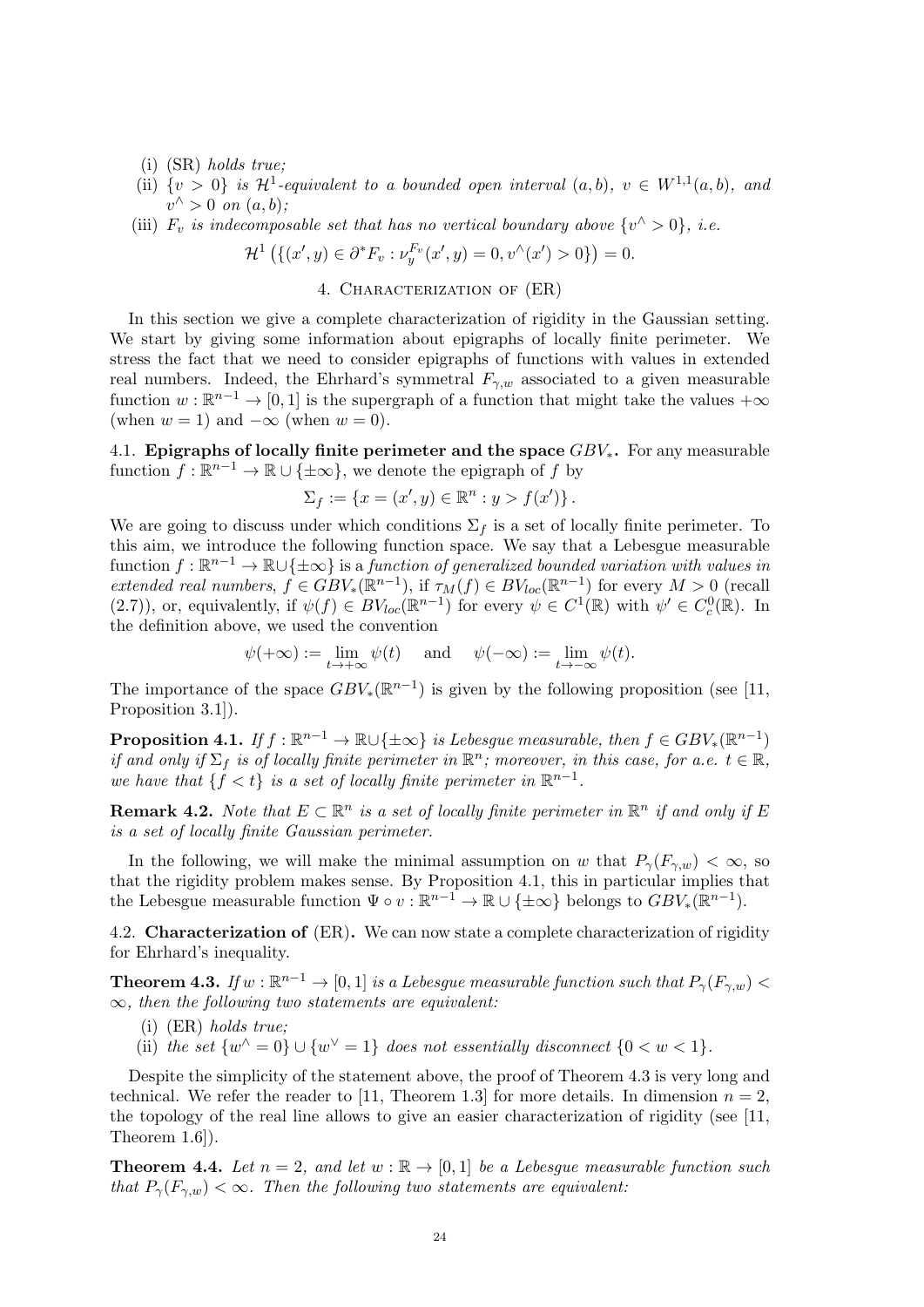(i) (ER) holds true; (ii)  $\{0 < w < 1\}$  is  $\mathcal{H}^1$ -equivalent to an open interval I, with  $0 < w^\wedge$  and  $w^\vee < 1$  on I.

The statements above might suggest that an equivalent condition for rigidity in the Gauss space might be that both  $F_{\gamma,w}$  and its complement  $\mathbb{R}^n \setminus F_{\gamma,w}$  are indecomposable. In dimension  $n = 2$  it turns out that if both  $F_{\gamma,w}$  and  $\mathbb{R}^n \setminus F_{\gamma,w}$  are indecomposable, then (ER) holds true (see [11, Theorem 4.2]). The opposite implication, however, is false, see Figure 4.1. In dimension higher than 2 instead, even if both  $F_{\gamma,w}$  and  $\mathbb{R}^n \setminus F_{\gamma,w}$  are



FIGURE 4.1. Rigidity (ER) holds true, but  $\mathbb{R}^2 \setminus F_{\gamma,w}$  is decomposable.

indecomposable, it might happen that (ER) fails. We direct the interested reader to [11, Remark 1.7] for a more detailed discussion.

#### 5. Open problems

The results highlighted in this paper show that the theory of rigidity for symmetrization inequalities is quite rich. We would now like to mention some of the several problems that are still open. First of all, it is well known that Steiner's inequality is also true when one considers the Steiner symmetrization in codimension  $k \in \mathbb{N}$ , with  $1 \leq k \leq n-1$  (see, for instance, [5, Theorem 1.1]). In this context, sufficient conditions for rigidity are proved in [5, Theorem 1.2], in the spirit of Theorem 3.6, but no characterizations are known. Note that solving this problem might require to tackle very delicate coarea regularity issues, which are peculiar of the case of codimension larger than 1 (see, [5, Remark 3.2]). Using a suitable version of Ehrhard's symmetrization, once can also consider the analogous problem in higher codimension for the Gaussian setting. In this case, it is not clear whether the notion of essential connectedness will allow a complete and simple characterization of rigidity, as in Theorem 4.3.

Another important problem is the study of rigidity for Pólya-Szegö inequality. We recall that Pólya-Szegö inequality states that the  $L^p$  norm of the gradient of a Sobolev function does not increase under spherically symmetric rearrangement. More precisely, if  $n \in \mathbb{N}$ and  $n \geq 2, p \geq 1$ :

$$
\|\nabla u^*\|_{L^p(\mathbb{R}^{n-1})} \le \|\nabla u\|_{L^p(\mathbb{R}^{n-1})} \qquad \text{for every } u \in W^{1,p}(\mathbb{R}^{n-1}; [0, \infty)).\tag{5.1}
$$

Here,  $u^*$  is the Sobolev function whose subgraph if obtained by considering the  $((n-1)$ codimensional) Steiner symmetrisation of the subgraph of  $u$ . Extremals of  $(5.1)$  were firstly studied in [27] (see also [26]). After that, Brothers and Ziemer [9] and Cianchi and Fusco [16] gave sufficient conditions for rigidity, in the class of Sobolev and BV functions, respectively. Still sufficient conditions were given Cianchi and Fusco in codimension 1 [17],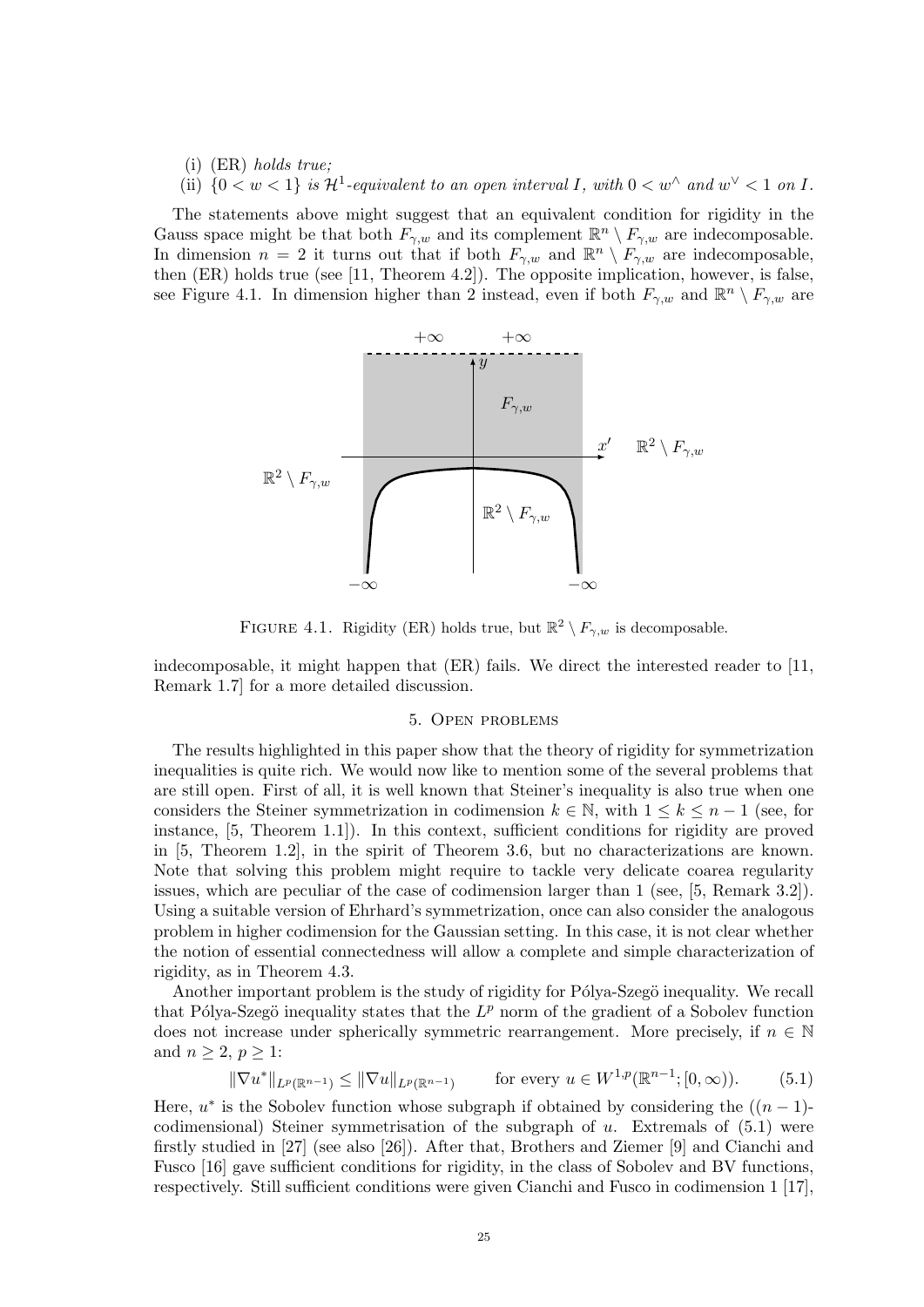and by Capriani in codimension greater than 1 [13]. To date, a characterization of rigidity for  $(5.1)$  is still missing.

#### 6. Acknowledgements

The author would like to thank Francesco Maggi for interesting discussions on the subject. The author was supported by the EPSRC under the Grant EP/P007287/1 "Symmetry of Minimisers in Calculus of Variations".

#### **REFERENCES**

- [1] L. Ambrosio, V. Caselles, S. Masnou, and J. Morel, Connected components of sets of finite perimeter and applications to image processing, J. Eur. Math. Soc. (JEMS), 3 (2001), pp. 39–92.
- [2] L. AMBROSIO, N. FUSCO, AND D. PALLARA, Functions of bounded variation and free discontinuity problems, Oxford Mathematical Monographs, The Clarendon Press, Oxford University Press, New York, 2000.
- [3] D. BAKRY AND M. LEDOUX, Lévy-Gromov isoperimetric inequality for an infinite dimensional diffusion generator, Invent. Math., 123 (1995), pp. 259–281.
- [4] M. BARCHIESI, A. BRANCOLINI, AND V. JULIN, Sharp dimension free quantitative estimates for the Gaussian isoperimetric inequality, Ann. Probab., 45 (2017), pp. 668–697.
- [5] M. BARCHIESI, F. CAGNETTI, AND N. FUSCO, Stability of the Steiner symmetrization of convex sets, J. Eur. Math. Soc., 15 (2013), pp. 1245–1278.
- [6] F. BARTHE AND B. MAUREY, Some remarks on isoperimetry of Gaussian type, Ann. Inst. H. Poincaré Probab. Statist., 36 (2000), pp. 419–434.
- [7] S. G. Bobkov, An isoperimetric inequality on the discrete cube, and an elementary proof of the isoperimetric inequality in Gauss space, Ann. Probab., 25 (1997), pp. 206–214.
- [8] C. Borell, The Brunn-Minkowski inequality in Gauss space, Invent. Math., 30 (1975), pp. 207–216.
- [9] J. E. Brothers and W. P. Ziemer, Minimal rearrangements of Sobolev functions, J. Reine Angew. Math., 384 (1988), pp. 153–179.
- [10] F. CAGNETTI, M. COLOMBO, G. DE PHILIPPIS, AND F. MAGGI, Rigidity of equality cases in Steiner's perimeter inequality, Anal. PDE, 7 (2014), pp. 1535–1593.
- [11]  $\_\_\_\_\$ n. Essential connectedness and the rigidity problem for Gaussian symmetrization, J. Eur. Math. Soc. (JEMS), 19 (2017), pp. 395–439.
- $[12]$  F. CAGNETTI, M. PERUGINI, AND D. STOGER, Rigidity for perimeter inequality under spherical symmetrisation (in preparation),  $(2018)$ .
- [13] G. M. Capriani, The Steiner rearrangement in any codimension, Calc. Var. Partial Differential Equations, 49 (2014), pp. 517–548.
- [14] E. A. CARLEN AND C. KERCE, On the cases of equality in Bobkov's inequality and Gaussian rearrangement, Calc. Var. Partial Differential Equations, 13 (2001), pp. 1–18.
- [15] M. CHLEBÍK, A. CIANCHI, AND N. FUSCO, The perimeter inequality under Steiner symmetrization: cases of equality, Ann. of Math. (2), 162 (2005), pp. 525–555.
- [16] A. Cianchi and N. Fusco, Functions of bounded variation and rearrangements, Arch. Ration. Mech. Anal., 165 (2002), pp. 1–40.
- [17] , Steiner symmetric extremals in Pólya-Szegö type inequalities, Adv. Math., 203 (2006), pp. 673– 728.
- [18] A. CIANCHI, N. FUSCO, F. MAGGI, AND A. PRATELLI, On the isoperimetric deficit in Gauss space, Amer. J. Math., 133 (2011), pp. 131–186.
- [19] E. De Giorgi, Sulla propriet`a isoperimetrica dell'ipersfera, nella classe degli insiemi aventi frontiera orientata di misura finita, Atti Accad. Naz. Lincei. Mem. Cl. Sci. Fis. Mat. Nat. Sez. I (8), 5 (1958), pp. 33–44.
- [20] Selected papers, Springer Collected Works in Mathematics, Springer, Heidelberg, 2013. [Author] name on title page: Ennio Giorgi], Edited by Luigi Ambrosio, Gianni Dal Maso, Marco Forti, Mario Miranda and Sergio Spagnolo, Reprint of the 2006 edition.
- [21] G. DOLZMANN AND S. MÜLLER, Microstructures with finite surface energy: the two-well problem, Arch. Rational Mech. Anal., 132 (1995), pp. 101–141.
- [22] A. EHRHARD, Symétrisation dans l'espace de Gauss, Math. Scand., 53 (1983), pp. 281–301.
- [23] hégalités isopérimétriques et intégrales de Dirichlet gaussiennes, Ann. Sci. École Norm. Sup. (4), 17 (1984), pp. 317–332.
- [24] *Éléments extrémaux pour les inégalités de Brunn-Minkowski gaussiennes*, Ann. Inst. H. Poincaré Probab. Statist., 22 (1986), pp. 149–168.